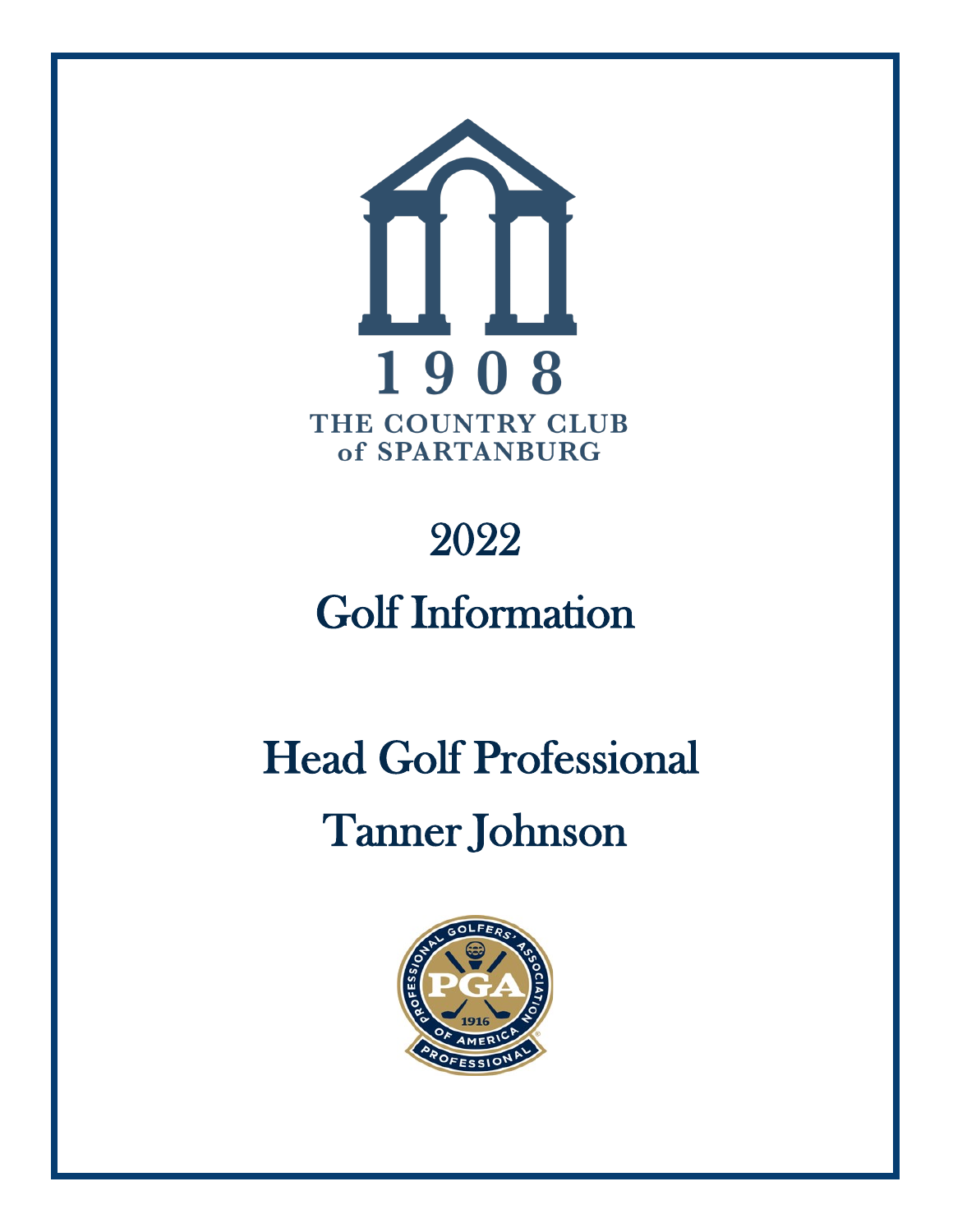#### Dear Members,

Welcome to the 2022 Golf Season at the Country Club of Spartanburg! Your Professional Staff is looking forward to an exciting year of possibilities. We hope this booklet serves as a valuable resource for our membership as you navigate through your golfing ventures. Inside, you'll find information on all things golf—a calendar of events throughout the year, policies and procedures and information from your Golf Committee.

We anticipate 2022 to be another great year, and nothing short of it! In 2021, we focused on making positive changes to our program and amenities. This year, we will continue the positive momentum as we offer new and exciting services, products, and events. Looking to get fit for a set of golf clubs? This year the Professional Staff will have a vast offering of custom components to fit your entire game! From brands such as Callaway, Taylormade, Titleist, Mizuno, and Ping, you'll be able to try the latest technology before purchasing. Highly demanded "Demo Days" will also be made available through appointment. Be sure to take advantage of this opportunity to work with your favorite brands' certified fitter!

While rounds continue to climb from year prior, we are proud to offer even more events this year. Please sign up for the oh so popular Couples Mixer's, One-Day Guest Days, and instructional workshops to accommodate all levels of golfers! You may notice a change in our practice facilities as we continue to upgrade not only our accessories, but also the overall aesthetic of these facilities. Practice your short game with premium golf balls as we now offer premium range balls that can be picked up from the Professional Shop (*please return after use!*). Our goal is to continuously provide an excellent golfing experience for all members and guests, every day, better than the day before.

The Golf Professional staff invites you and your family to stop in the shop and meet your Professionals, and check out what's new for 2022 Our Professional Shop is full of everything you need to gear up for the game, plus CCS spirit merchandise, and gifts and goods from local businesses here in the 'Burg. Your golf staff is here to support you and guide you through tournaments, lessons, clinics and everything in between. Our door is open and we look forward to a great year with you!

Fairways & Greens, Tanner Johnson, PGA Head Golf Professional

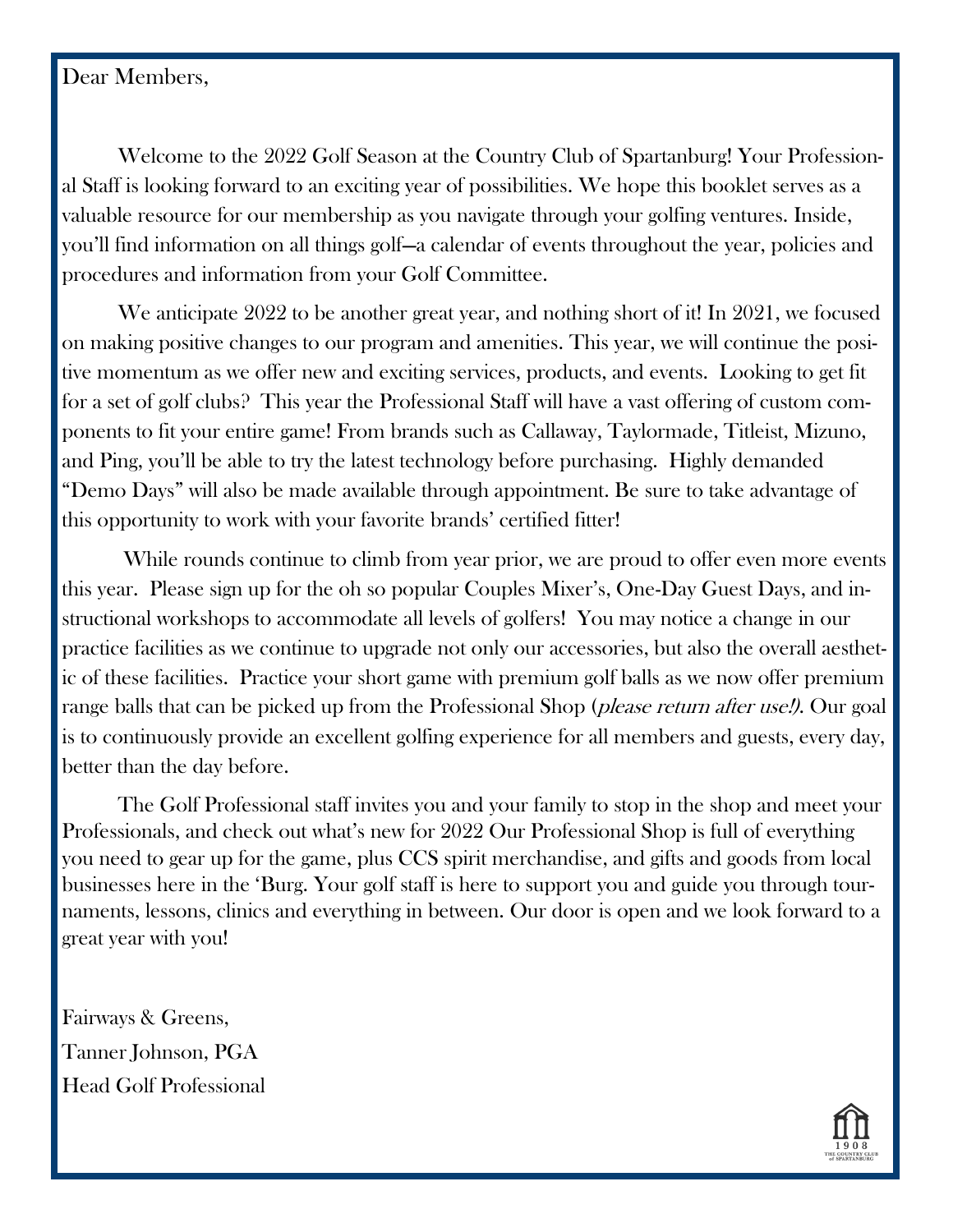## Golf Committee

Michael Hanke - Vice Chair

Mike Brierton Dana Halliday

Les Duggins

Louie Mullikin

Kathy McCurdy

Haissam Baityeh - COO

Tim Pope - Club President

## Professional Staff

Tanner Johnson—Head Golf Professional

John Wease - 1st Assistant & Head Junior Golf Coach

Ryan Prellwitz - Assistant Golf Professional

Lyndsay Powell - Golf Shop Manager

Austin Stamey - Outside Operations Manager

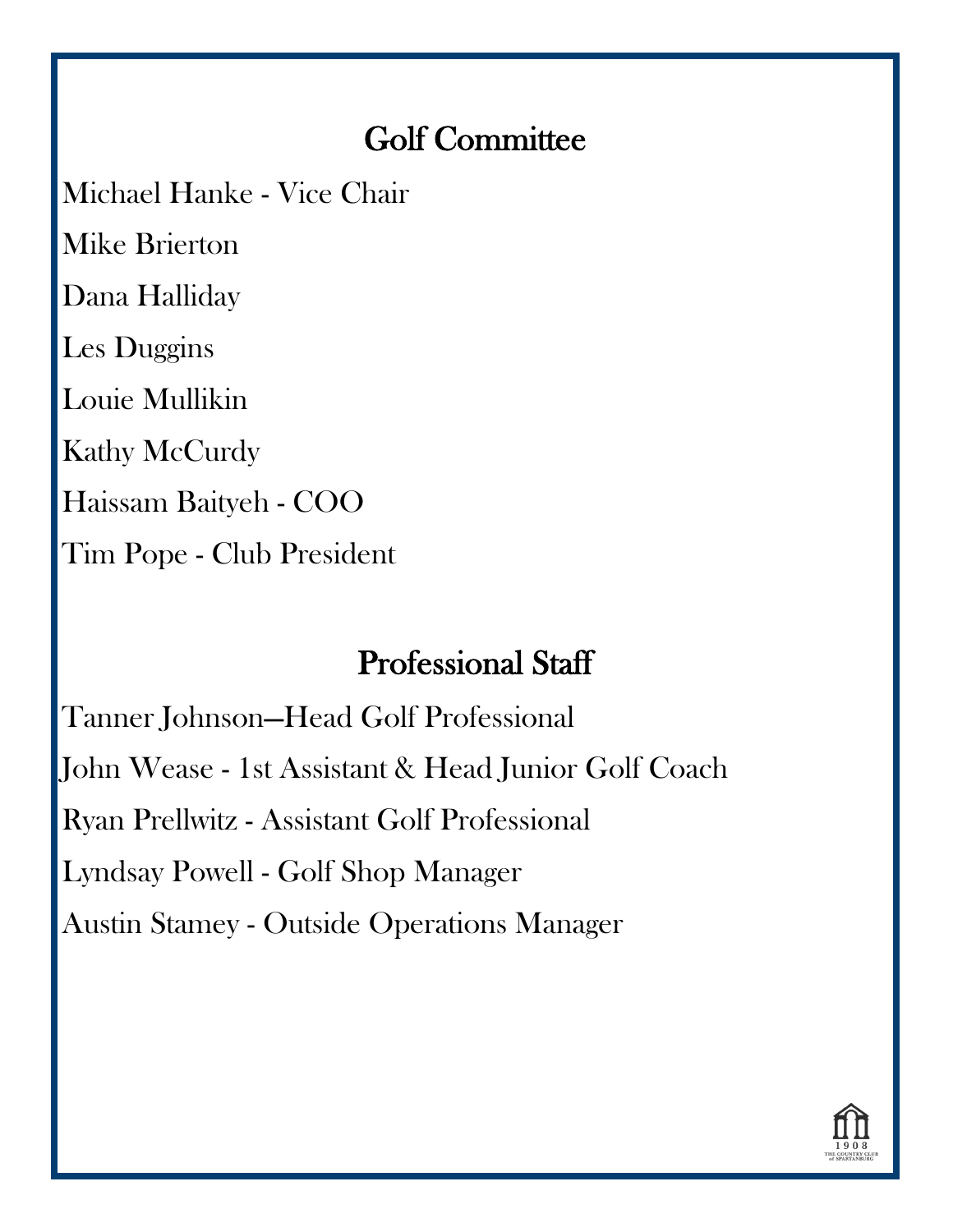The Golf Course and Golf Shop will be CLOSED on all Mondays unless otherwise announced. Starting times are required every day, Tuesday-Sunday. Times may be obtained up to one week (7days) in advance through the club website or by calling the Professional Shop.

Approved organized groups will be provided preferred starting times. These groups must be approved by the Head Golf Professional and Golf Committee. Group sizes of 4+ must always be approved by the Professional Staff before beginning play. If approved, pace of play must be maintained at all times.

The clubs pace of play policy requires groups to play at a 4 hour pace for 18 holes. The Professional Staff will be monitoring pace of play throughout the day. If a group fails to maintain its position and loses one clear hole in front of them they will need to follow the pace of play rules. These rules suggest the group proceed to play "ready golf". If pace has not quickened then players will be asked to allow faster groups to play through.

In order to maintain the golf course in optimum playing conditions, members agree to repair all ball marks, fill all divots and deposit all trash into trash receptacle's. Members who are negligent to these tasks are subject to disciplinary action by the Golf Committee.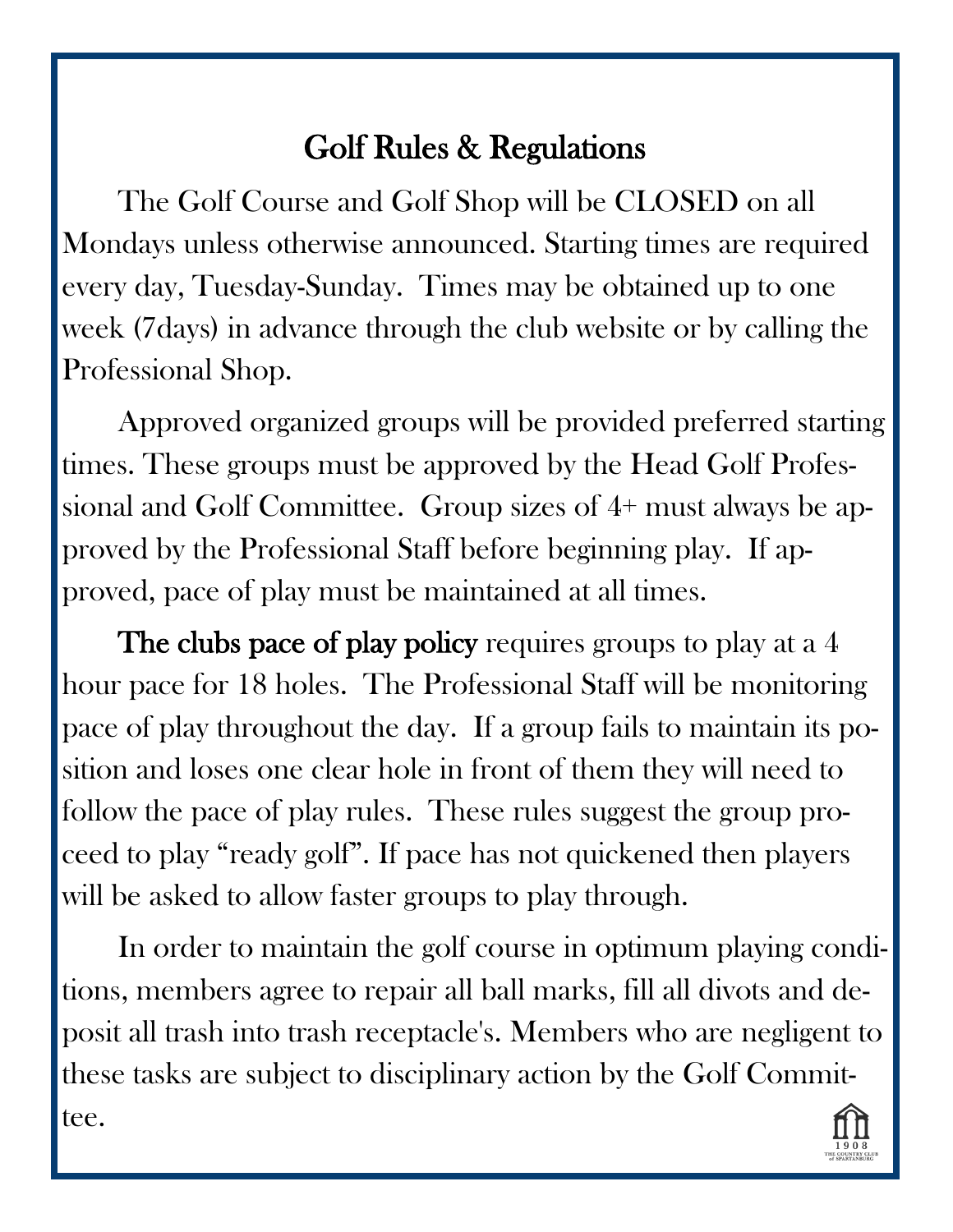Practice on the golf course is not permitted. Practice will be limited to the Driving Range and Short Game Facility ONLY.

Only full golfing members have access to the golf course, practice facilities, and tournament schedule. Members will be required to play with their guests unless arrangements through the Professional Shop have been made.

Cell Phones are best kept on silent or vibrate while on club property. This is for everyone's enjoyment, members and guests are asked to keep all phone calls and music within a distance that does not disturb others.

Guest Policy allows a guest from Spartanburg County to play four rounds in one calendar year. Members of our club will be held responsible for insuring that a guest residing within this boundary has not played the allotted number of rounds before extending invitation. Events that include guests will not be counted toward this total round count.

Dress Code applies to all individuals who are using the practice facilities or golf course. Gentleman are asked to wear their collared shirt tucked in at all times. Denim is not permitted at any time on these facilities, players must wear appropriate slacks or shorts. If wearing a hat, it must be facing forward at all times and removed when entering the club house.

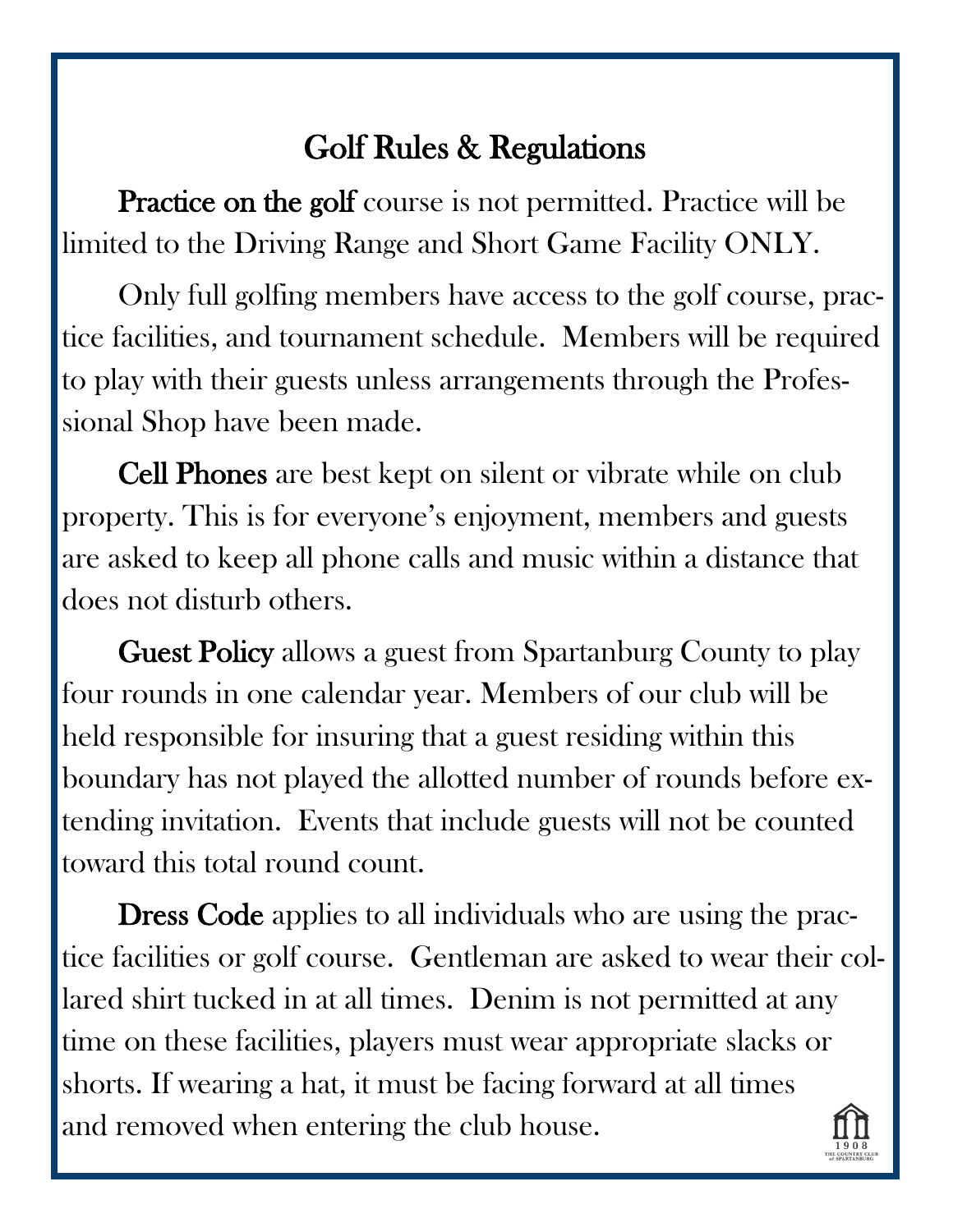Dress Code for ladies sleeveless shirts must have collars and ladies shirts without collars must have sleeves. Ladies are permitted to wear slacks, skirts, skorts, and shorts of appropriate length.

While using the golf facilities all food and beverage consumption must be purchased from the club. No outside containers will be permitted, the grill can provide a cooler and beverage of choice. Please return this cooler to the grill or leave it in your golf cart when done.

Golf Cart Staging is located outside of the golf shop near the bag drop/circle. When arriving to the club please pull into this area and allow a golf staff member to assist you with your needs. At this time your golf equipment may be placed on the bag rack or on a golf cart, which ever you desire. After parking your vehicle, please check-in with the Professional Shop before using the golf course or practice facilities. The golf carts are staged with complimentary bottled water, golf tees, scorecard, pencil, and towels. PLEASE return the towels after your round or leave them in your golf cart.

**Practice Facilities** can be accessed by vehicle or golf cart. When using the Warm Up range located next to 18 green, keep in mind this is a 200 yard MAX distance range. Please keep all practice shots within the confines of the trees and nets.

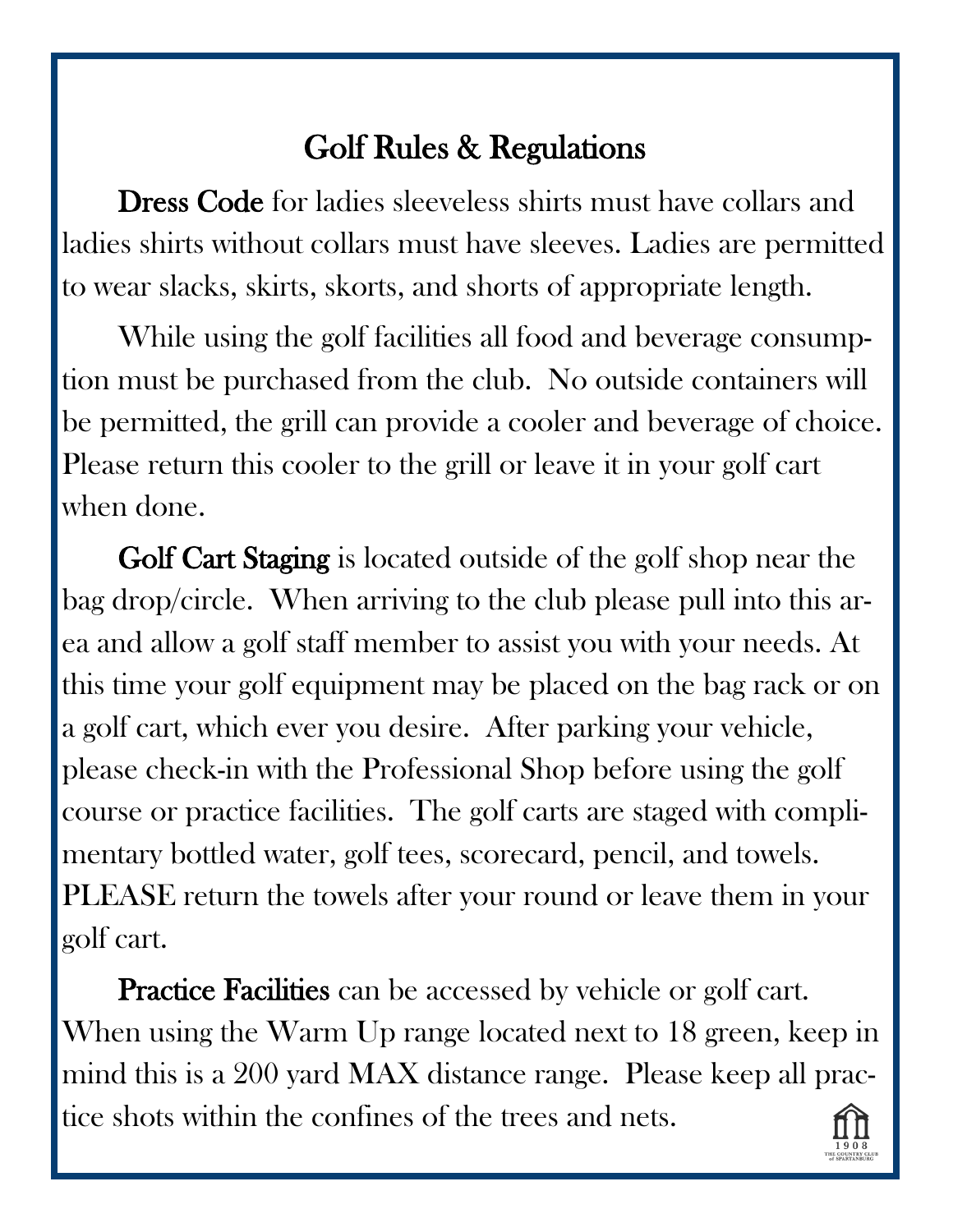Practice Facilities located at Lake Forest provide players the ability to practice through comprehensive training opportunities. The wedge range located on the members side allows players to dial in shots from 100 yards and in. While the Lake Forest side of the range provides full shot opportunities and short game practice. These facilities are for members only. Guests may use these facilities if they are accompanied by a member or have been approved by the Professional Staff. While enjoying all of the practice facilities please keep your golf cart parked off the grass, and hit in straight lines. These practices will help the overall appearance of our facilities.

Short game Offerings will be elevated this season through premium practice balls to hone in your short game. The Professional Shop will supply bags on premium balls, and shag tubes with the idea to return these items when you have completed your practice session. These items are all complimentary!

Playing Music is permitted within your own area. In your own area keeps the volume to you and your cart/push-cart. Please be mindful of other players on the golf course and surrounding areas. The nature of our golf course brings the greens, tees, and fairways close to one another making it easy to affect others.

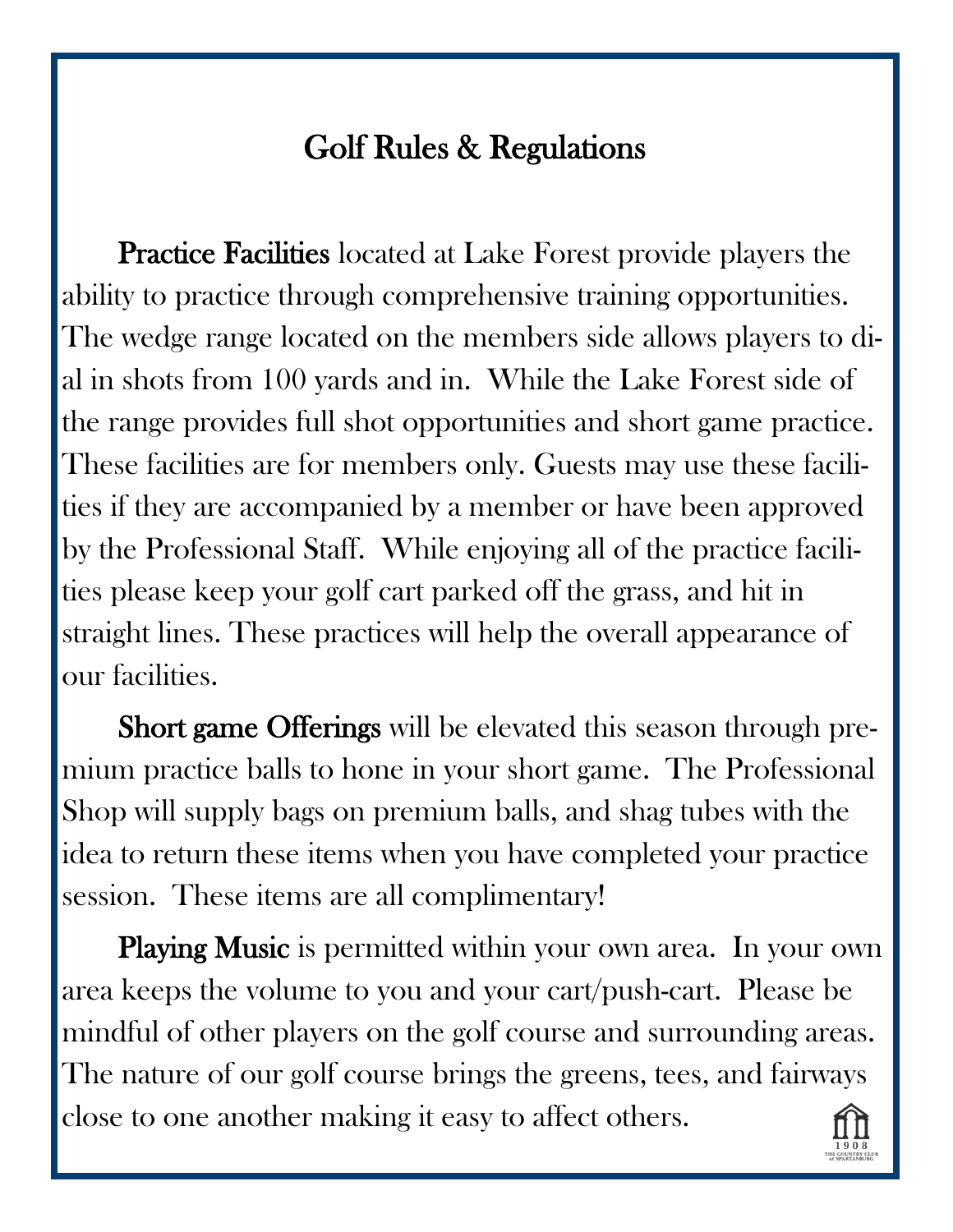## Hours of Operations

## November - March

Golf Course

Tee-Times Begin 9:00am Weekdays 9:00am Weekends

Professional Shop 8:00am – 5:00pm Bag Room

7:30am – 6:30pm

Upper Driving Range

8:00am – Dusk

### Lake Forest Driving Range

8:00am – Dusk (Tuesday – Saturday) 8:00am – 4:00pm (Sunday, range closes early for routine maintenance practices)

## April – October

#### Golf Course

Tee-Times Begin 8:30am Weekdays 8:00am Weekends

#### Professional Shop

7:30am – 7:00pm

Bag Room 7:00am – 8:30pm

#### Upper Driving Range

7:30am – Dusk

#### Lake Forest Driving Range

7:30am – 7:30pm (Tuesday – Saturday) 7:30am – 5:00pm (Sunday, range closes early for routine maintenance practices)

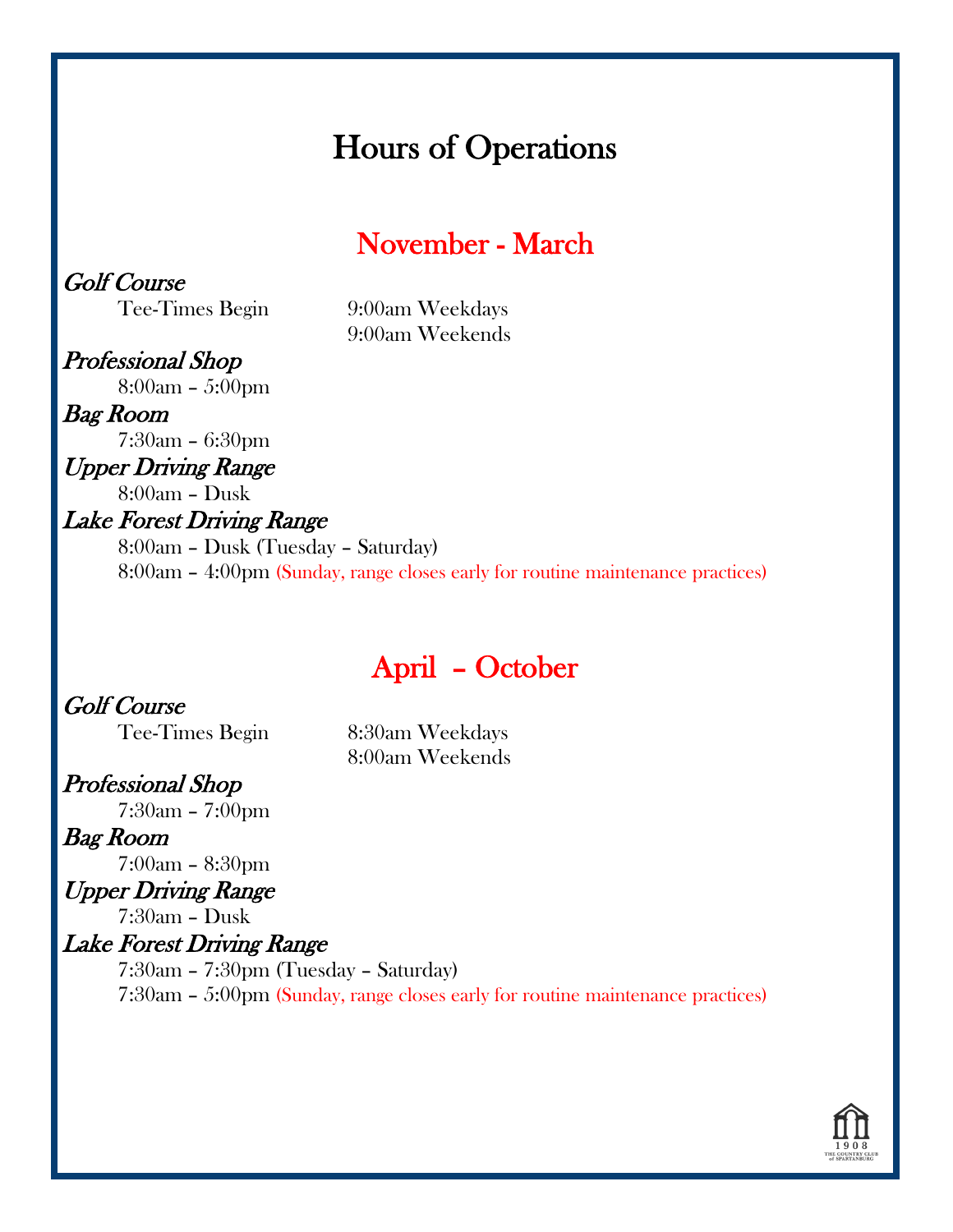## Schedule of Events

| February 5th       | Super Ball Tournament   11:00AM SHOTGUN                      |
|--------------------|--------------------------------------------------------------|
| February 8th-10th  | <b>Spartanburg High School Tryouts</b>                       |
| February 14th-18th | <b>Golf Course Aerification - ALL FACILITES CLOSED</b>       |
| March 3rd          | Couples Mixer - Par Three   4:30pm SHOTGUN                   |
| March 9th          | Complimentary Ladies Clinic   11:00AM PUTTING                |
| March 10th         | Ladies Trunk Show   5:30pm BALLROOM                          |
| March 11th         | Ping Demo Day   12:00PM-4:00PM   Appointment Only            |
| March 12th & 13th  | <b>Spring Scramble</b>                                       |
| March 18th         | Mizuno demo Day   2:00pm-6:00pm   Appointment Only           |
| March 21st         | Outside Event - South Carolina Seniors   George Cobb         |
| March 25th         | TaylorMade Demo Day   2:00pm-6:00pm   Appointment Only       |
| March 28th         | Outside Event - The Episcopal Youth Community Fundraiser     |
| April 1st          | Cleveland Demo Day   2:00pm-6:00pm   Appointment Only        |
| April 4th          | <b>Outside Event - WSCGA Palmetto Cup</b>                    |
| April 6th          | Complimentary Ladies Clinic   11:00am CHIPPING   LAKE FOREST |
| April 7th          | Couples Mixer-Putting Tournament   5:30PM SHOTGUN            |
| April 8th          | Demo Day - TBA                                               |
| April 10th-12th    | Men's Wofford Invitational - All Facilities Closed           |
| April 15th & 16th  | <b>PGA Junior League Tryouts</b>                             |
| April 22nd & 23rd  | <b>Member-Member Championship</b>                            |
| April 25th         | <b>Outside Event - ACA Charity Golf Outing</b>               |
| April 27th         | Spartanburg High School Regional - 36 Holes - Course Closed  |
| April 29th         | One Day Member-Guest   1:00pm Shotgun                        |
| May 5th            | Couples Mixer - 9 Hole Scramble   5:30pm SHOTGUN             |
| May 6th            | <b>Outside Event - Mobile Meals - All Facilities Closed</b>  |
| May 12th-14th      | Member - Guest Invitational - All Facilities Closed          |
| May 18th           | Complimentary Ladies Clinic   11:00am BUNKERS                |
| May 30th           | Course Open - Memorial Day - Beat The Pro                    |
| May 31st           | <b>All Facilities Closed</b>                                 |
| June 2nd           | Couples Mixer - Par Three   5:30pm SHOTGUN                   |
| June 8th           | Complimentary Ladies Clinic   11:00am FULLSWING              |
| June 12th          | <b>Summer Individual Match-Play Begins</b>                   |
| June 14th          | <b>Summer Junior Match-Play Begins</b>                       |

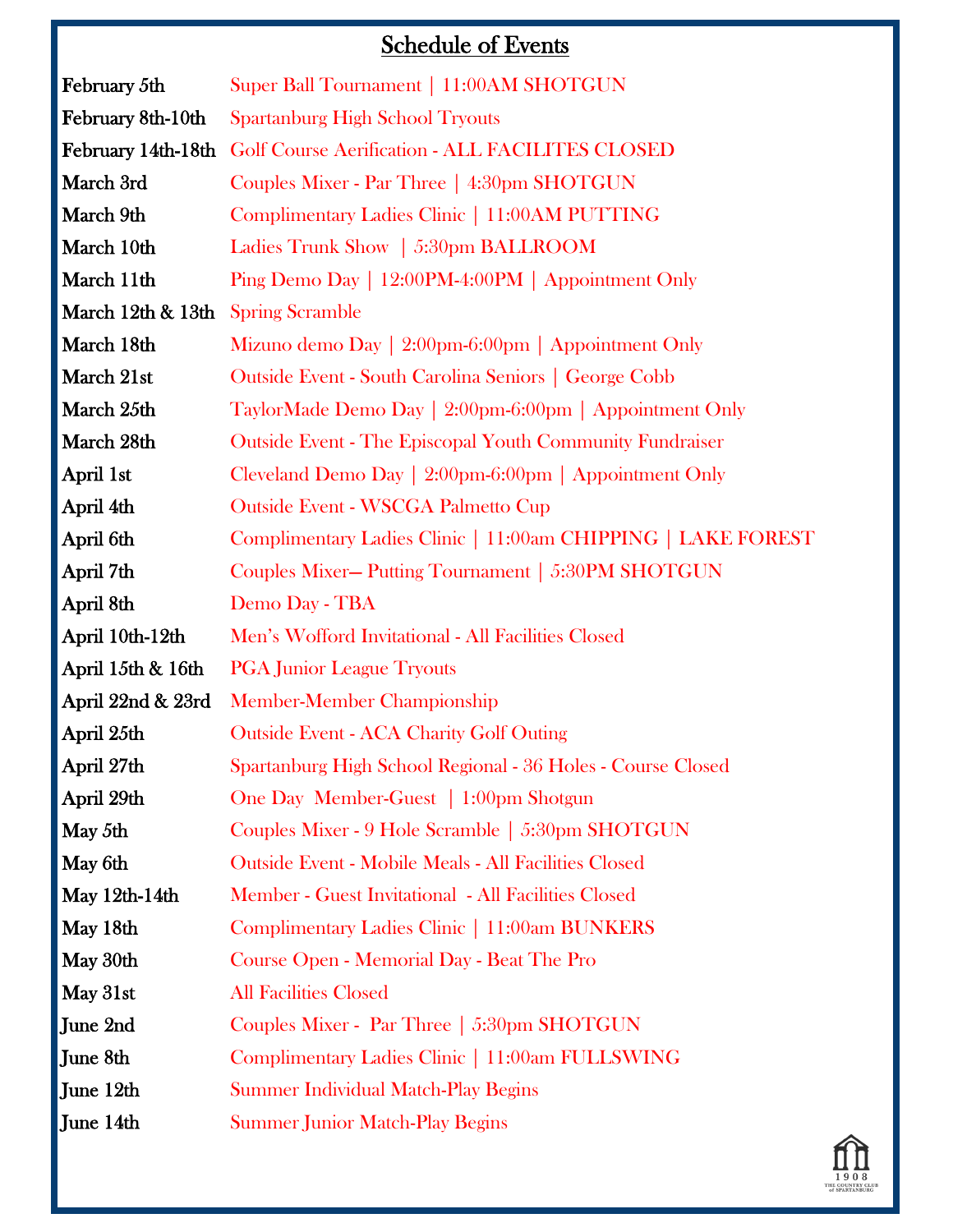## Schedule of Events

| June 15th                                      | Jr. Tournament Series - Event 1                                                     |
|------------------------------------------------|-------------------------------------------------------------------------------------|
| June 19th                                      | Parent Child Championship   Tee-Times begin at 8:00am                               |
| June 24th                                      | One Day Member-Guest   1:00pm SHOTGUN                                               |
| June 29th                                      | Jr. Tournament Series - Event 2                                                     |
| July 4th                                       | Wing Ding "Tough Day"                                                               |
| July 5th                                       | <b>All Facilities Closed</b>                                                        |
| July 7th                                       | Couples Mixer - Chip & Sip   8:00pm POOL SIDE                                       |
| July 13th                                      | Jr. Tournament Series - Event 3                                                     |
| July 13th                                      | Complimentary Ladies Clinic   11:00am PUTTING                                       |
| July 27th                                      | Jr. Tournament Series - Event 4                                                     |
| July 28th                                      | <b>Outside Event - Educating All - All Facilities Closed</b>                        |
| August 10th                                    | Jr. Tournament Series - Tournament of Champions                                     |
|                                                | August 20th & 21st Jr. Club Championship   TBA                                      |
| September 1st                                  | Couples Mixer Par Three   5:30pm SHOTGUN                                            |
| September 2nd                                  | One Day Member-Guest   1:00pm SHOTGUN                                               |
| September 6th-9th                              | <b>Golf Course Aerification - All Facilities Closed</b>                             |
| September 14th                                 | Complimentary Ladies Clinic   11:00am PITCHING   HOLE 5 FACILITY                    |
| <b>September 24th &amp; 25th Joe Davis Cup</b> |                                                                                     |
| October 5th                                    | Complimentary Ladies Clinic   11:00am IRONS   LAKE FOREST                           |
| October 8th & 9th                              | Club Championship   TBA                                                             |
| October 14th                                   | One Day Member-Guest   1:00pm SHOTGUN                                               |
|                                                | October 20th - 23rd Bobby Chapman Junior Invitational - All Facilities Closed   TBA |
| October 27th                                   | <b>Ladies Member-Guest</b>                                                          |
| November 9th                                   | Complimentary Ladies Clinic   11:00am Greenside Specialty Shots                     |
| November 11th                                  | <b>Couples Mixer - Glow Vibe Golf</b>                                               |
| November 13th                                  | <b>Winter Four-Ball Begins</b>                                                      |
| November 18th                                  | <b>Clemson vs. Carolina Matches</b>                                                 |
| November 23rd                                  | <b>Turkey Shoot - Par Three Course</b>                                              |
| November 24th                                  | <b>All Facilities Closed</b>                                                        |

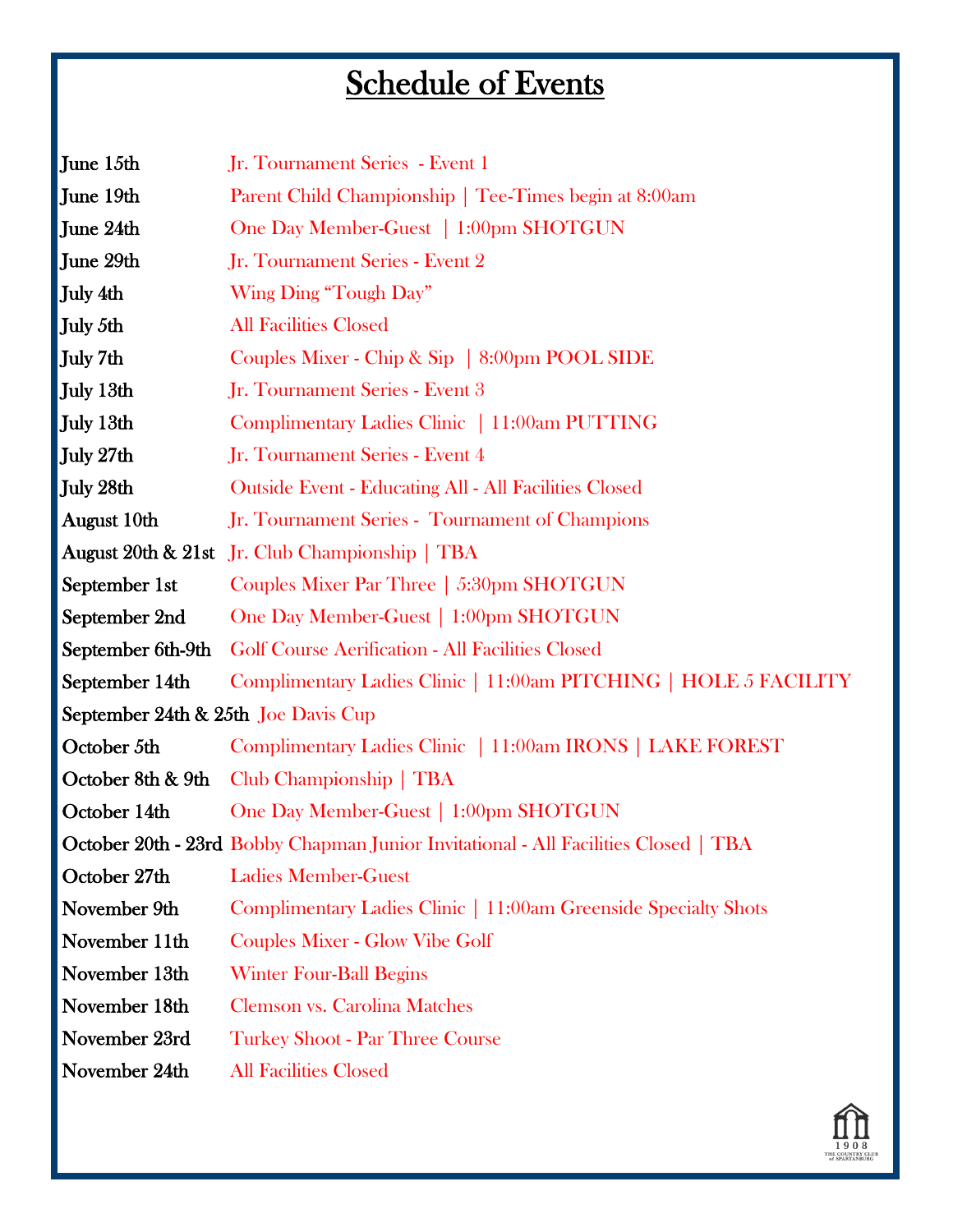# Demo Day's

## SCHEDULE APPOINTMENT THROUGH THE PROFESSIONAL SHOP

Friday, March 11th | Ping | 12:00pm - 4:00pm Friday, March 18th | Mizuno | 2:00pm - 6:00pm Friday, March 25th | TaylorMade | 2:00pm - 6:00pm Friday, April 1st | Cleveland | 2:00pm - 6:00pm Friday, April 8th | TBA | 12:00pm - 4:00pm Friday, April 15th | TBA | 12:00pm - 4:00pm

- 
- 
- 
- -
	- -







PING



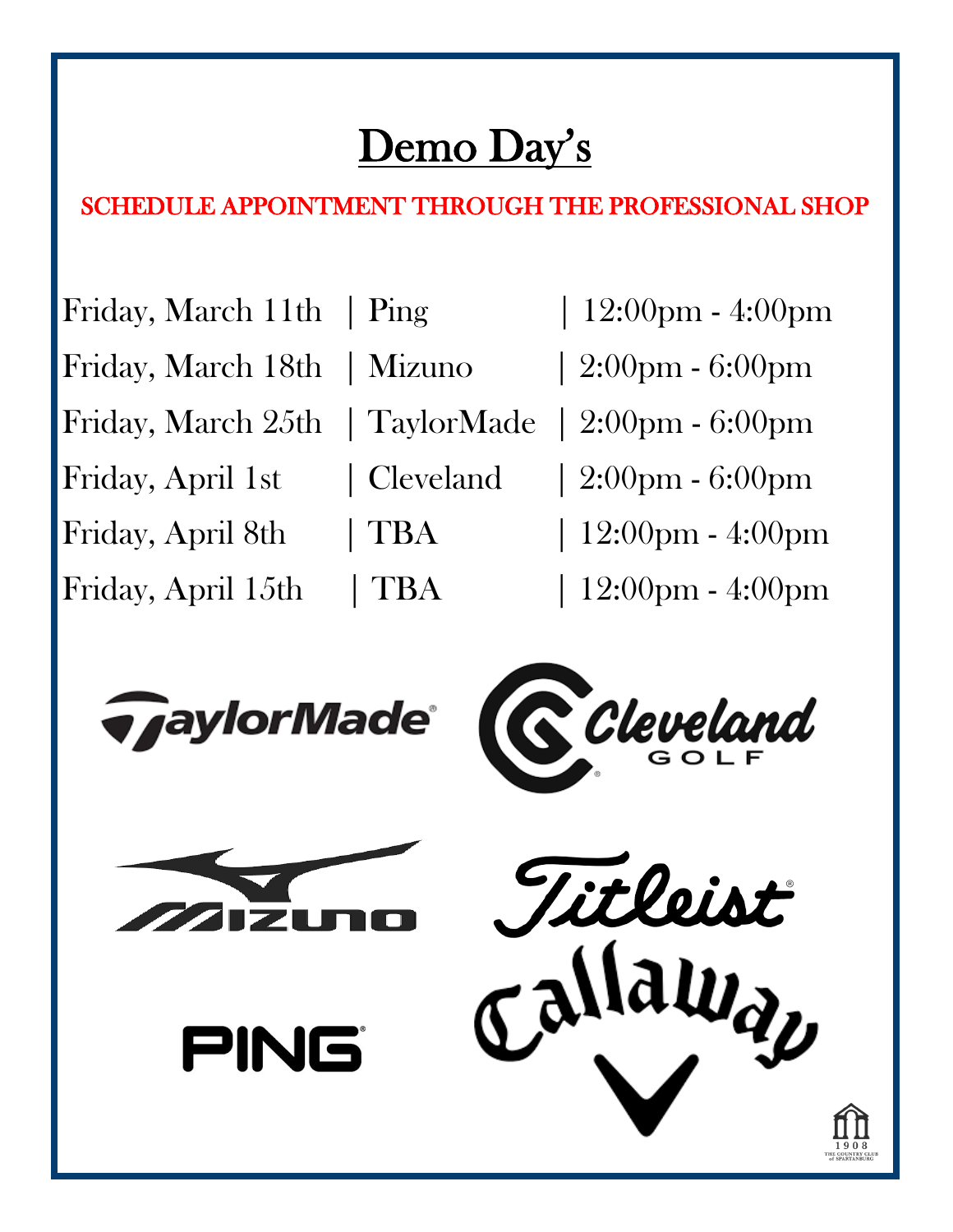2022 Men's Winter Super Ball - Saturday, February 5th Must be 21+ years of age to participate.

Registration Opens: January 5th | 8:00am Registration Closes: February 4th | 5:00pm

Entry Fee: \$200.00 per player cash, cart fee not included. Time: 11:00am shotgun Field Size: 32 teams 96 players MAX Format: 3-Player Gross Captains Choice "A" Player will play from the Blue Tee "B" Player will play the White Tee "C" Player will play the Red Tee

In this format all players will tee off from their respective tournament tee. The group then decides the best tee shot. All players will play from that location. This process is continued until the ball is holed. Players are permitted to lift clean and place their golf ball within one club length from the original position except when on the putting green. Keep in mind all players must contribute a minimum of three drives.

Teams will be created by assigning the "A" player with the lowest course handicap, the "B" player with the highest course handicap and the "C" player with the highest course handicap, to a team. This formula will continue throughout the process until all players have been equally distributed.

Golf Professionals will be on both tee's receiving the \$200.00 cash entry fee, going over the format, and handing out your tournament scorecards.

Cancellation Policy: If a player elects to withdraw their event registration within 72 hours of the scheduled start time he or she will be charged half of the entry fee.

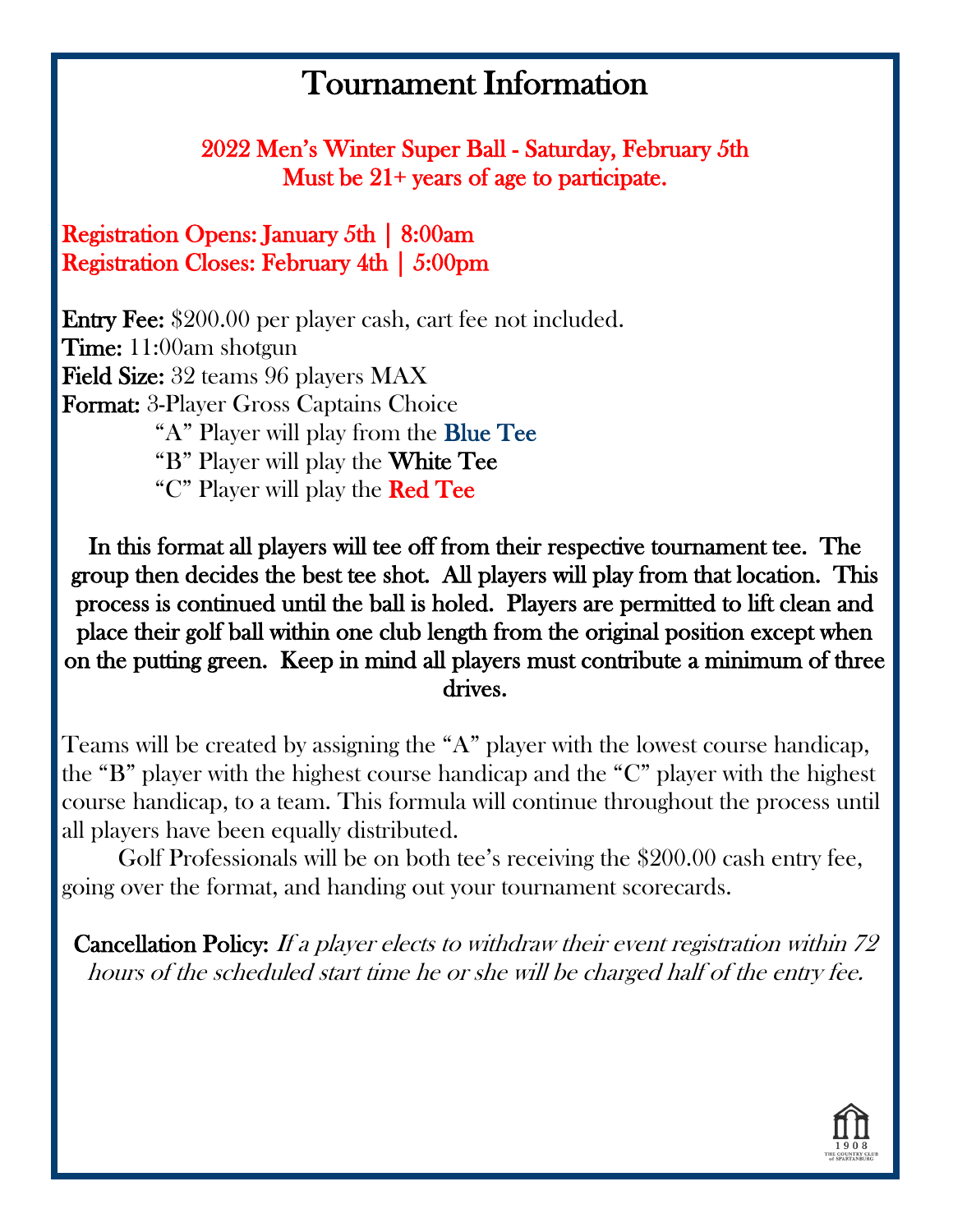## Couples Mixer - Par Three Event Thursday, March 3rd

Entry Fee: \$20.00 per team (\$10.00ea cash)

Shotgun: 4:30pm (sunset scheduled 6:25pm)

Field Size: 18 Couples

Registration Details: Opens 2/3/22 8:00am | Closes 3/2/22 5:00pm

Contact the Professional Shop 864-582-1646

## Event Information

Couples please sign-up to play in this fun 9 hole scramble event as we kickoff this season with a fun couples mixer. Come out and enjoy the front nine as we transform the course into a challenging par three course. After play please plan to stay for an evening under the stars and fire side while you enjoy a seasonally prepared meal by our Food & Beverage team. Please book your reservation at either 864-583-3661 or receptionist@sbrg.org. As a reminder, please remember to socially distance, wear masks, and wash our hands!

### Format

Scramble format involves a 4-person team, each player hits a tee-shot, the group decides the best result and all players proceed to play shot number two from that point. Continue this routine until the ball is holed.

Men 21-49 (Blue Tee) Seniors 55+ (White Tee) Women (Red Tee)

Closest to the Pin Men #6 | Closest to the Pin Women #3

### Payout

TBA - Based on Field Size

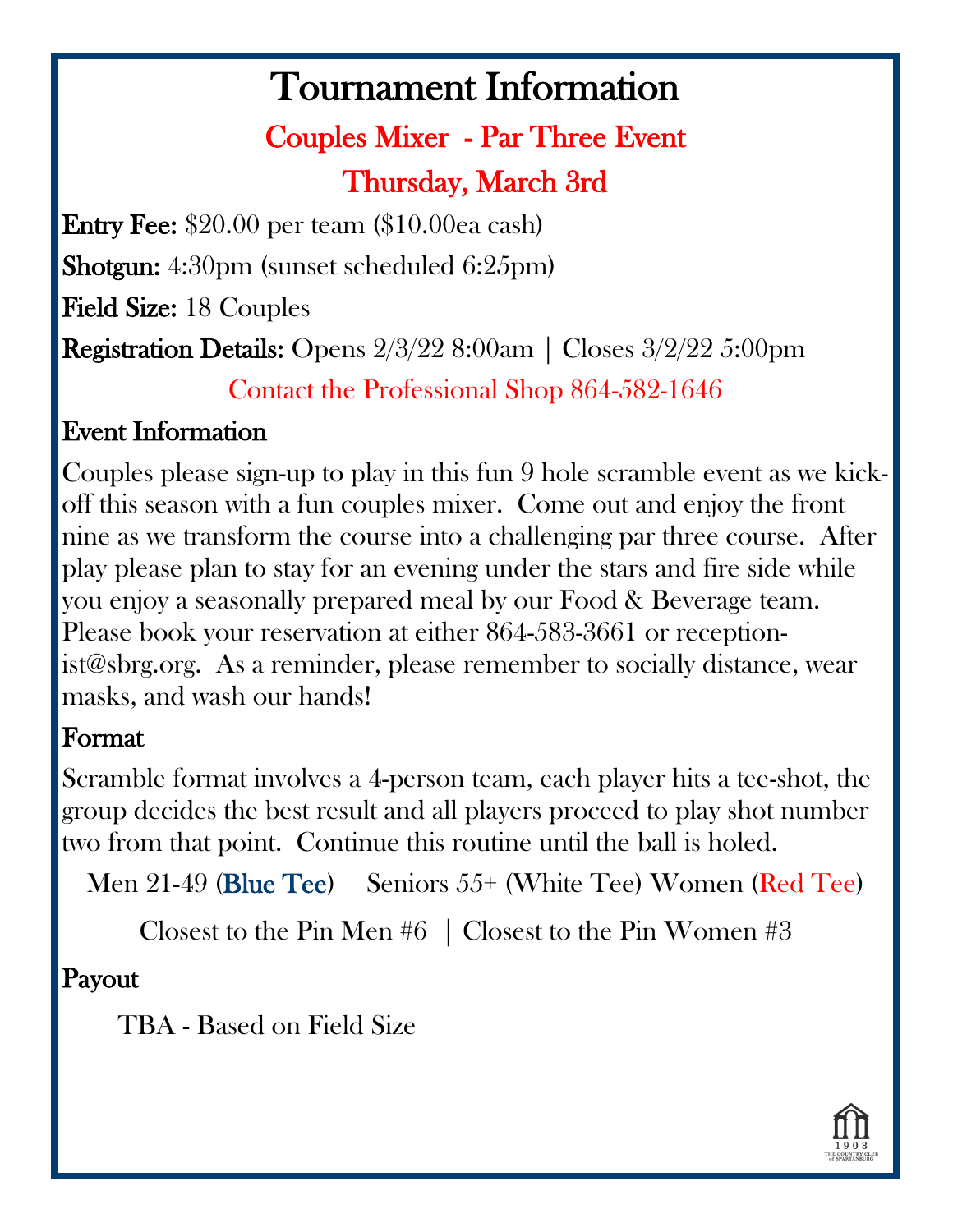## Women's Clinics

Entry Fee: Complimentary

Tee-Time: 11:00am - 12:00pm

Clinic Dates: Sign-up in the Professional Shop

| March 9th                 | Putting                                  |
|---------------------------|------------------------------------------|
| April 6th                 | Chipping                                 |
| May 18th                  | Bunker Shots                             |
| June 8th                  | Full Swing                               |
| July 13th                 | Putting                                  |
| September 14th   Pitching |                                          |
| October 5th   Iron Play   |                                          |
|                           | November 9th   Greenside Specialty Shots |

### Event Information

Need a golf refresher? These clinics provide a great outlet for guided instruction. All clinics will be hosted by the Professional Team and as we look forward to seeing you please show up 10 minutes early with your full set of clubs!

## Schedule

Warm-up: 11:00am - 11:15am Instruction: 11:15am - 11:45am Wrap up : 11:45am - 12:00pm

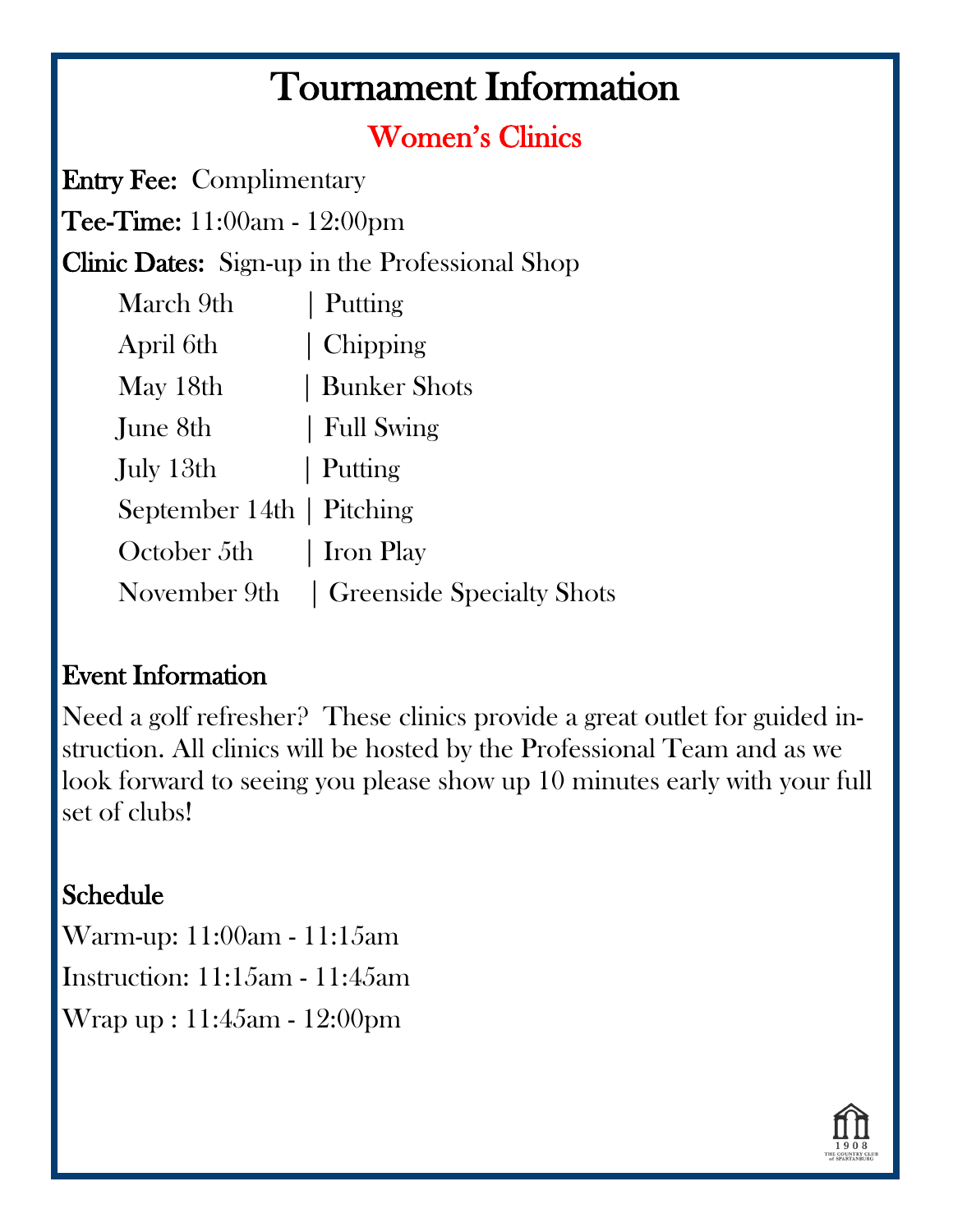### 2022 Spring Scramble

Entry Fee: \$100.00 per player (Cart Fee Included)

Time: Saturday, March 12th - Round 1. - 10:00am Shotgun

Sunday, March 13th - Round 2. - 12:30pm Shotgun

Field Size: 36 teams 72 players MAX

Registration Details: Open 2/12/22 8:00am| Closes 3/11/22 5:00pm

Contact the Professional Shop 864-582-1646

Format: This is a GROSS event comprising of two-person teams playing a scramble (Both players tee off, the team decides the best of the two shots, both players will then play from that spot). Continue this process until the ball is holed.

**Tees:** All players will play the **Blue Tee**, players  $55+$  may play the White Tee, Women may play the **Red Tee.** 

Flights: This event will be pre-flighted based on your combined team handicap.

**Preferred Lies:** Though the green, players may move the ball anywhere no closer to the hole.

Optional Special Events: "Dogfights" will be available at \$20.00 per player \$40 per team. This fee must be paid prior to teeing off for the event. (You can only win once). Dogfights are NET events , team handicaps will be calculated by using the USGA recommended 35% of player A and 15% of player B's handicap.

Prizes: Will be awarded the both the winner and runner-up in each flight. Lowest round "Out Of The Money" on day 2 in each flight will also be paid. Proximities will be available on all par three's, both days.

Ties: All ties will be broken by the USGA recommended tie breaking procedure. Back 9 Total, Last 6 Holes, Last 3 Holes.

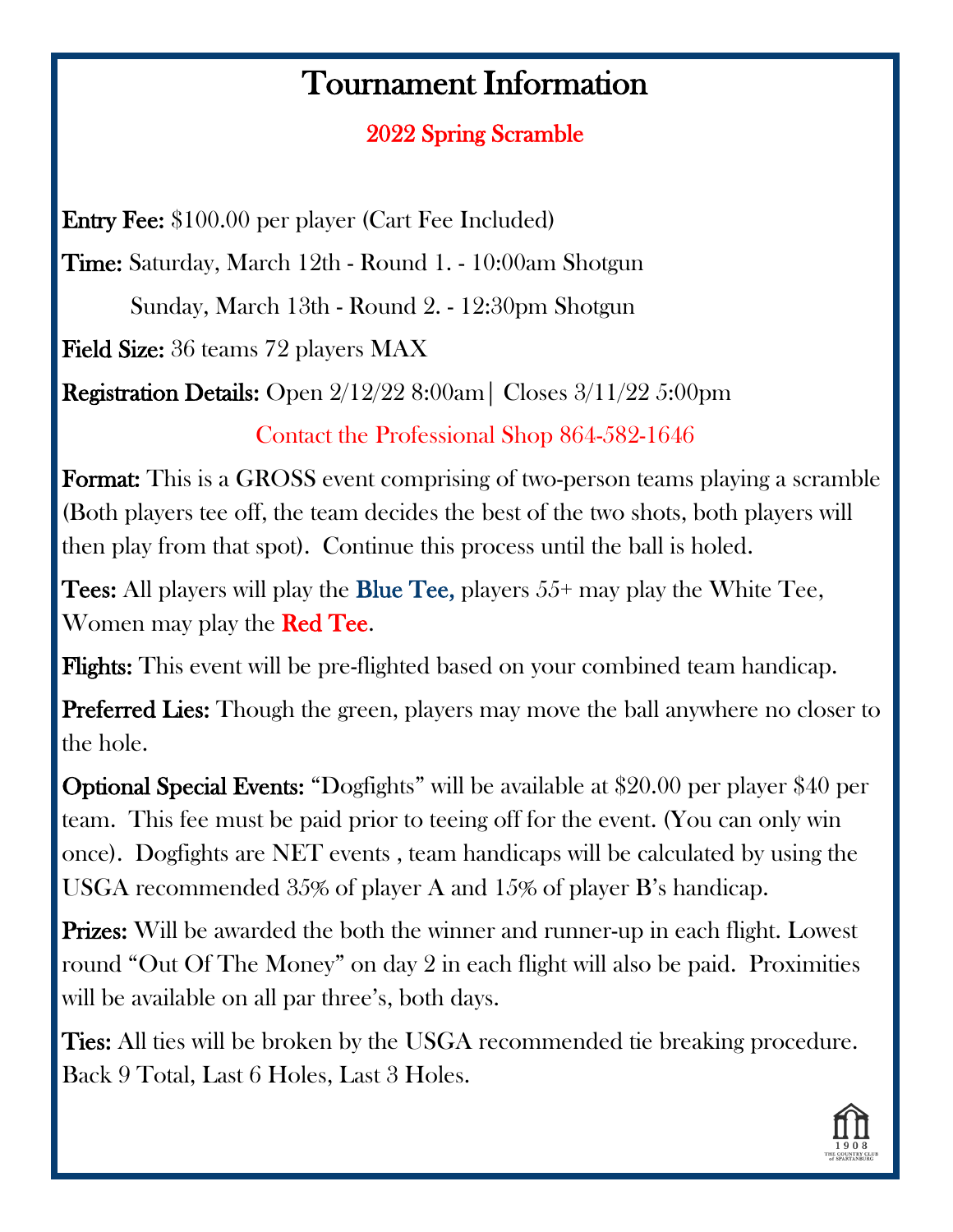## Couples Mixer Thursday, April 7th

Entry Fee: \$20.00 per team (\$10.00ea cash) Shotgun: 5:30pm Field Size: 18 Couples Registration Details: Opens 3/7/22 8:00am | Closes 4/6/22 5:00pm

Contact the Professional Shop 864-582-1646

### Event Information

Couples or teams please sign-up to play in this fun 9 hole Putting Tournament. After play please plan to stay for an evening under the stars and fire side while you enjoy a seasonally prepared meal by our Food & Beverage team. Please book your reservation at either 864-583-3661 or receptionist@sbrg.org.

### Format

The Professional Staff will transform the putting green into a fun 9 hole putting course. We will be taking the best ball per group for the team score.

## Payout

Will be based upon field size

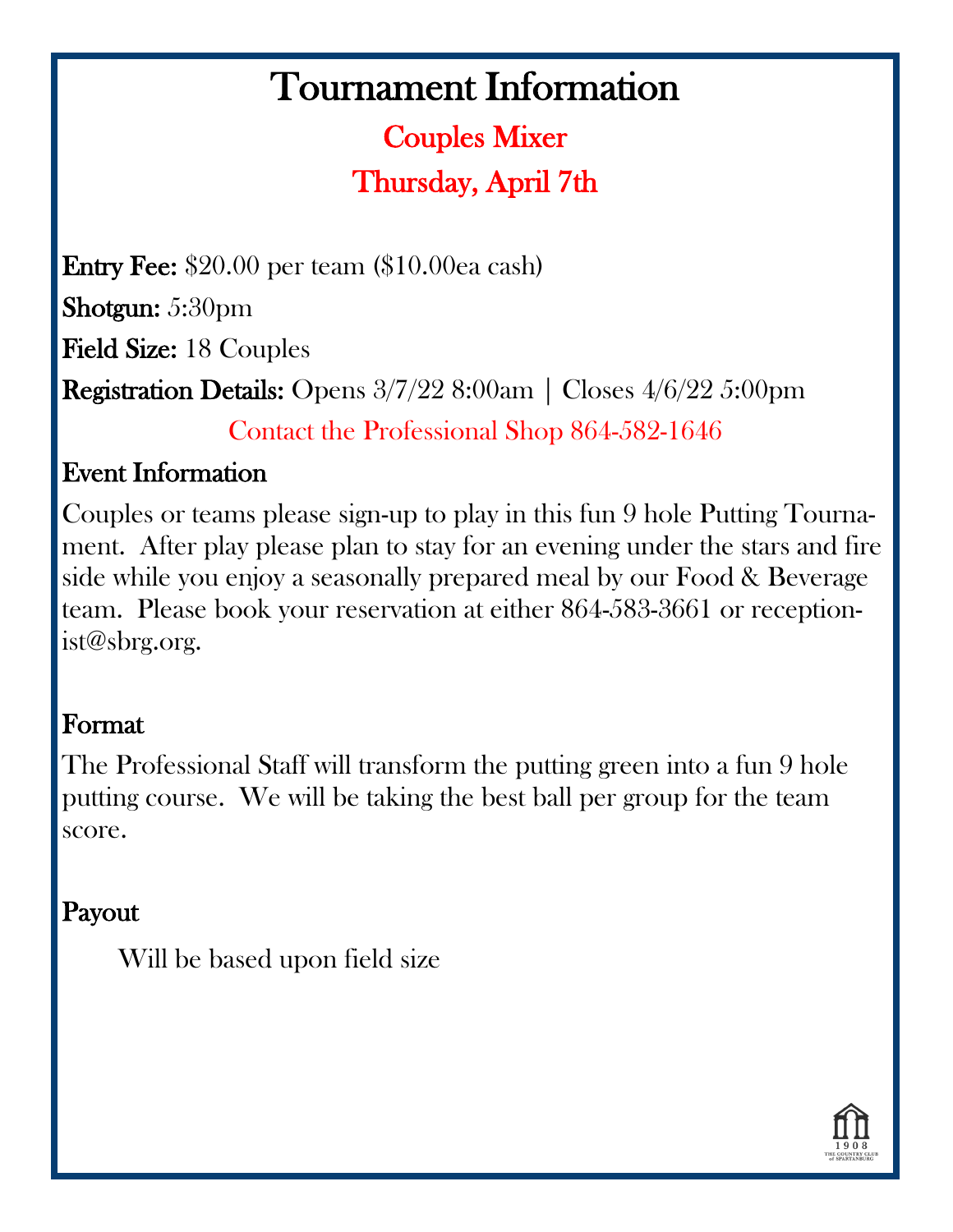## Member-Member Championship

### Friday, April 22nd — Saturday, April 23rd

Entry Fee: \$100.00 per player (Cart Fee Included & Must be 21 or older to participate)

Format: Team Stableford Quota is a format that score is not as relevant as points. Each player will be responsible for their individual point quota. The Member-Member team score is the total of both players acquired points relative to their individual quota. Team members must play the same tee and their handicap index must not exceed a 10.0 differential, if so, the higher handicap will be deducted to meet this requirement.

Example: Mr. John Smith is a 12 handicap from the blue tee, Mr. Smith will be responsible for 24 points each round. Round 1 Mr. Smith acquired 16 points leaving him -8 under his quota.

Mr. Smith partnered up with Mr. Peter Green who is a 6 handicap from the blue tee, Mr. Green will be responsible for 30 points each round. Round 1 Mr. Green acquired 36 points leaving him +6 over his quota.

The team score is the total of both players acquired points relative to their quota. Round 1 Mr. Smith & Mr. Green posted -2 as their team score.

The field will be separated by pre-determined flights, the flight size will be based on the number of entries. All flight winners and runners-up will advance into a shoot-out on hole #3.

#### Stableford Point System

| Albatross:              | $+8$ |
|-------------------------|------|
| Eagle:                  | $+6$ |
| Birdie:                 | $+4$ |
| Par:                    | $+9$ |
| Bogey:                  | $+1$ |
| Double Bogey (Max): $0$ |      |

**Teeing Ground:** Will be decided by which flight your team qualifies for. Flight qualification is determined by your teams combined handicap index. We will be using the Tournament Tees, Blue Tees, White Tees, and Red Tees for ladies in this competition.

Shotgun Start: 1:00pm on Friday & 9:00am on Saturday. The shoot-out will begin as soon as all scores have been posted.

**Food & Beverage:** Will provide 7:30am breakfast.

Prizes: Will be awarded to the following. Shoot-Out Winner Flight Winner Flight Runner-Up Daily Individual Most Plus Points Course Contests = Both Rounds

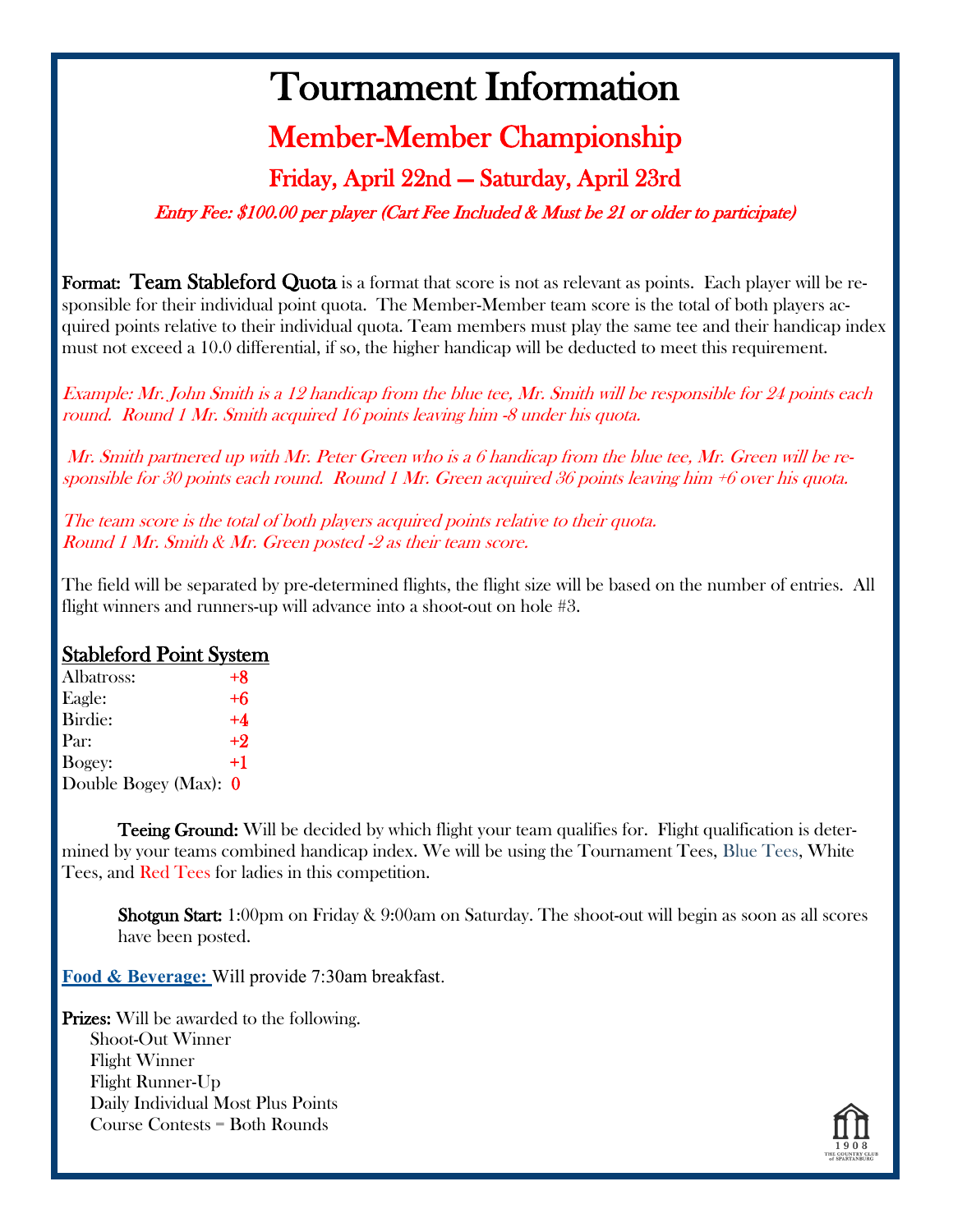## Tournament Information Member-Guest Day Friday, April 29th

Entry Fee: \$125.00 per player (cart fee included) Shotgun: 1:00pm Shotgun Start Field Size: 72 players MAX Registration Details: Opens 3/29/22 8:00am | Closes 4/28/22 5:00pm Contact the Professional Shop 864-582-1646

#### Event Information

Open to any golfing member 21 years of age or older. This one-day guest event is a great way to bring 1 or 3 friends, relatives, co-workers, and clients! Please plan to stay after play for a cocktail reception and awards ceremony.

#### Format

We will play a two best balls net of the foursome game at 85% handicap allowance. There will also be optional individual gross and net skins for \$20.00 per player cash, this fee is to be collected at registration prior to play. All players must have a USGA verifiable handicap.

11:30am - Registration, Lunch, and Practice Facilities Open 12:45pm - Return to cart staging for tournament announcements 1:00pm - Shotgun Start 5:15pm - Cocktail Reception 5:30pm - Awards

#### Teeing Ground

 Men: Blue Tee Senior 55+: White Tee Women: Red Tee

#### Gift Certificate Payout

Will be based on field size.

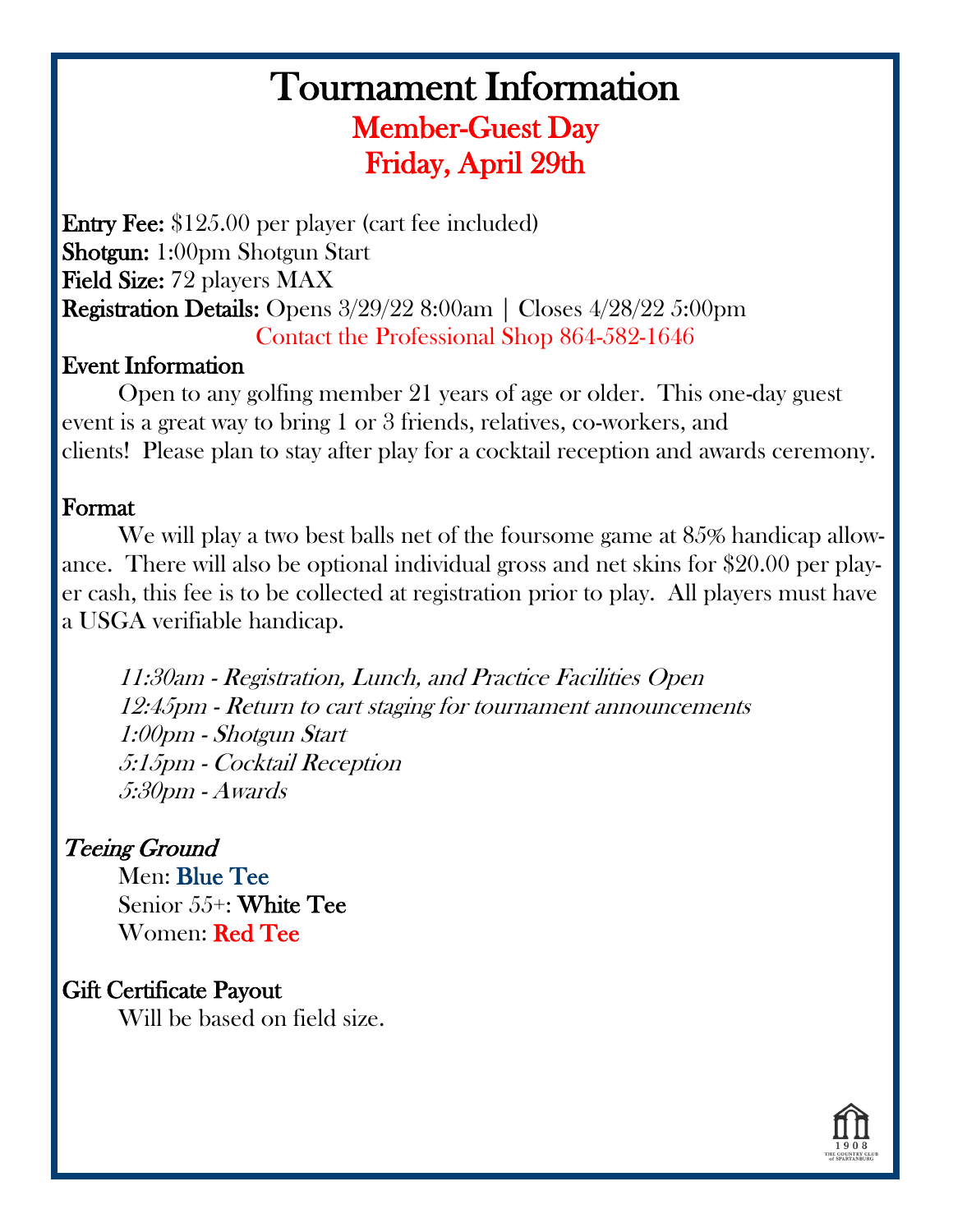## Couples Mixer - Cinco De Mayo Thursday, May 5th

Entry Fee: \$20.00 per team (\$10.00ea cash)

Shotgun: 5:30pm

Field Size: 18 Couples Max

Registration Details: Opens 4/5/22 8:00am | Closes 5/4/22 5:00pm

Contact the Professional Shop 864-582-1646

## Event Information

Couples or teams please sign-up to play in this fun 9 hole scramble event. After play please plan to stay for an evening under the stars and fire side while you enjoy a seasonally prepared meal by our Food & Beverage team. Please book your reservation at either 864-583-3661 or receptionist@sbrg.org. As a reminder, please remember to socially distance, wear masks, and wash our hands!

## Format

Scramble format involves a 4-person team, each player hits a tee-shot, the group decides the best result and all players proceed to play shot number two from that point. Continue this routine until the ball is holed.

Men 21-49 (Blue Tee) Seniors 55+ (White Tee) Women (Red Tee)

Closest to the Pin Men #6 | Closest to the Pin Women #3

## Payout

Will be based on field size

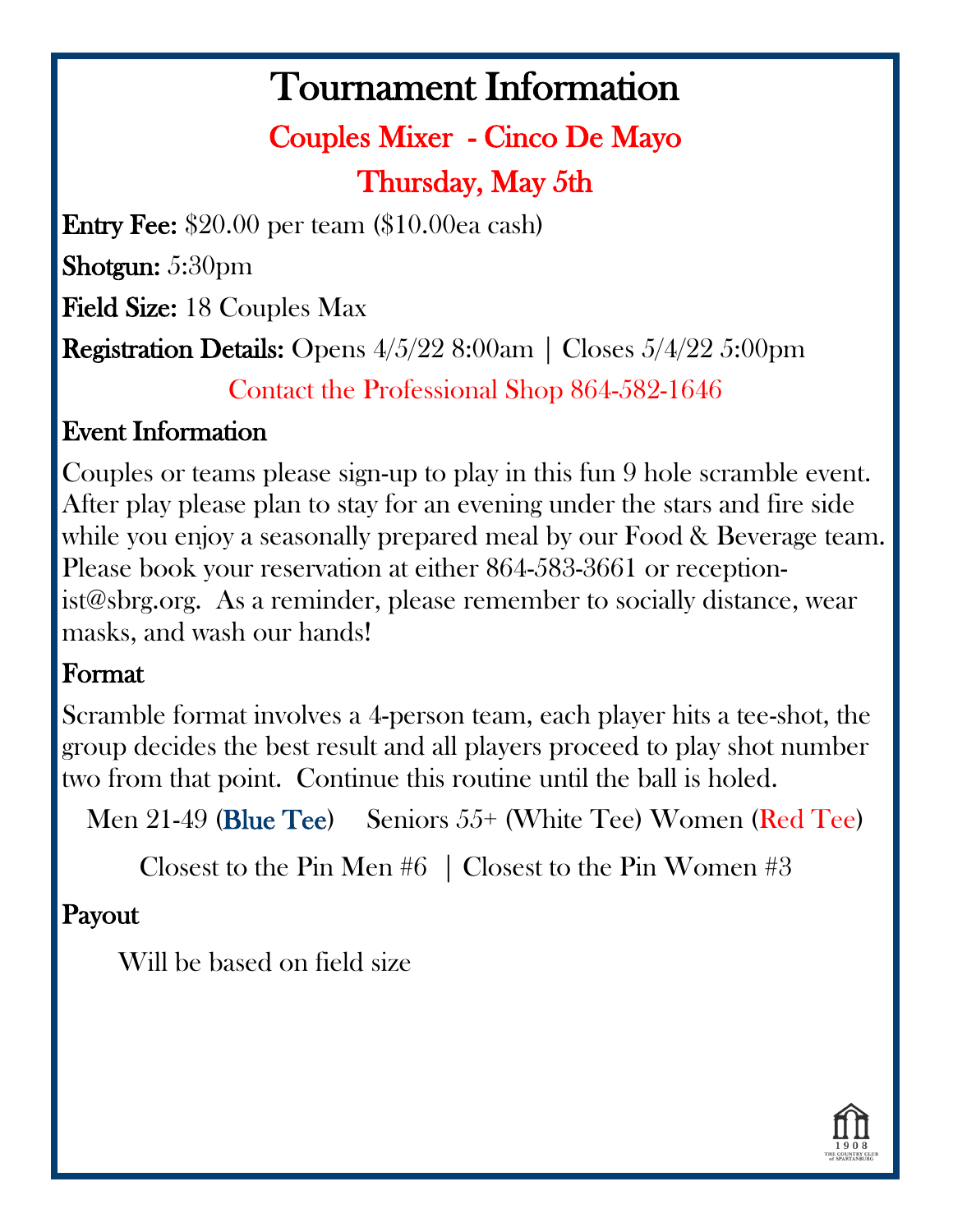## Tournament Information Three Day Member-Guest Invitational Thursday, May 12th - Saturday, May 14th

Entry Fee: \$1,000.00 per team Field Size: 108 players MAX, 54 two-player teams Registration Details: Opens 4/12/22 8:00am | Closes 5/10/22 5:00pm Contact the Professional Shop 864-582-1646

#### Format

The format of the event will be round robin consisting of 5 nine hole matches. Each twoplayer team will be pre-flighted by their total team handicap. Flights will consist of 6 two-player teams and will compete in a 9 hole (Better Ball of Partners - Net) match vs. each of the other teams in their assigned flight.

This is a NET event and all members and guests must have a verifiable USGA handicap index to be eligible to compete in this championship. Your tournament handicap will be based on the BLUE tees, and in each match all players will stroke off the low player.

#### Thursday - Practice Round

 An optional practice round will be available on Thursday, tee-times are first come, first serve basis so please contact the Professional Shop. On this day the golf course will be closed to all tournament participants at 6:30pm. Registration and cocktails will begin at 6:00pm and will take place in the Ball Room with a Stag Night Dinner beginning at 7:00pm.

#### Friday - Round 1.

We will play three of the nine hole matches starting at 9:00 am. Friday evening's festivities will begin at 7:00pm and will include cocktails, food, games, and live entertainment.

#### Saturday - Round 2.

 We will play the two remaining matches starting at 9:00am, food stations will be available on course for all participants. Spouses are invited to attend lunch starting at 11:30am and the shoot-out starting at 3:00pm.

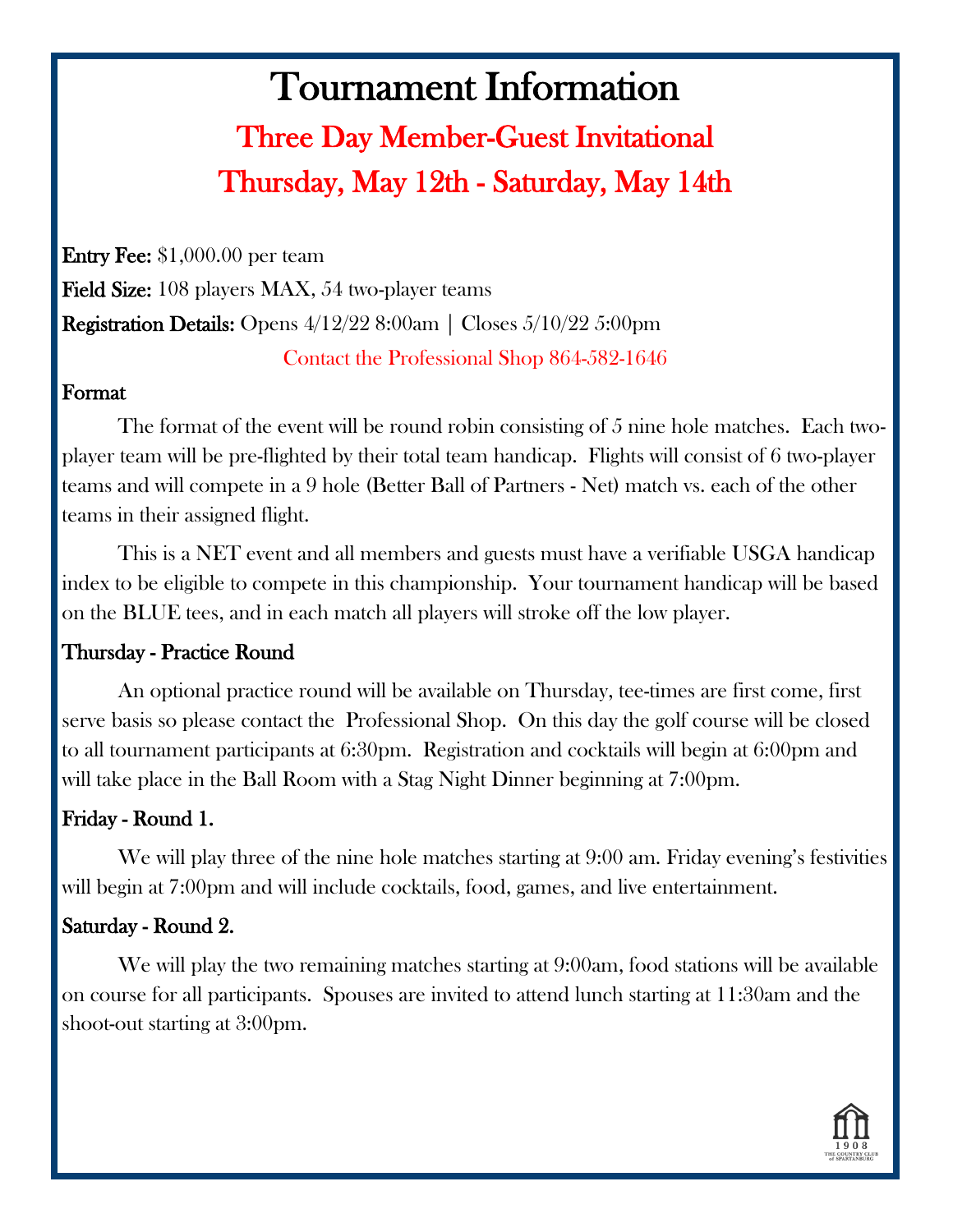Couples Mixer - Par Three Course Thursday, June 2nd

Entry Fee: \$20.00 per team (\$10.00ea cash) Shotgun: 5:30pm Field Size: 18 Couples MAX Registration Details: Opens 5/2/22 8:00am | Closes 6/1/22 5:00pm Contact the Professional Shop 864-582-1646

## Event Information

Couples please sign-up to play in this fun 9 hole par three scramble event. Come out and enjoy the front nine as we transform the course into a challenging par three course. After play please plan to stay for an evening under the stars and fire side while you enjoy a seasonally prepared meal by our Food & Beverage team. Please book your reservation at either 864- 583-3661 or receptionist@sbrg.org.

### Format

Scramble format involves a 4-person team, each player hits a tee-shot, the group decides the best result and all players proceed to play shot number two from that point. Continue this routine until the ball is holed.

Men 21-49 (Blue Tee) Seniors 55+ (White Tee) Women (Red Tee)

Closest to the Pin Men #6 | Closest to the Pin Women #3

Payout

TBA - Based on Field Size

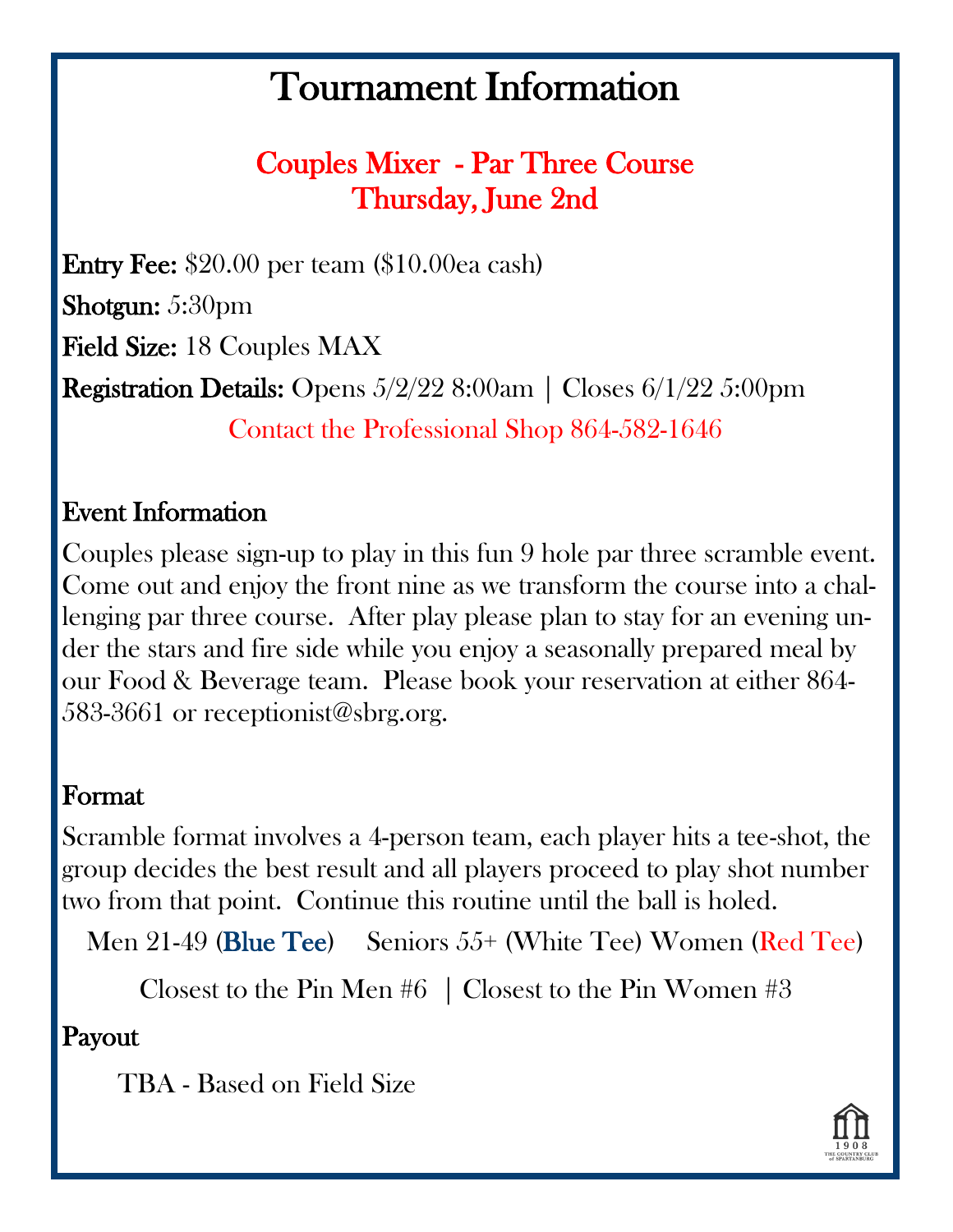## Tournament Information Match - Play Starts: Sunday, June 12th Ends: Sunday, September 4th

Entry Fee: \$25.00 per player **Tee-Time:** Book a tee-time when scheduling your match Field Size: 64 players MAX Registration Details: Opens 5/12/22 8:00am | Closes 6/11/22 5:00pm Contact the Professional Shop 864-582-1646

#### Event Information

The individual Match-Play will be head to head games where players will receive 100% of their handicap. The tournament tee will be the BLUE TEE, while those 55 years of age and over may play from the WHITE TEE, and Women will play the RED TEE. You must make your tee box preference known prior to teeing off in the first match and you must remain on that tee for the remainder of the event. Individuals will be seeded based on their handicap index. All players must have a verifiable USGA handicap to participate.

#### Match Deadlines

|  | Round 1.   Play By   Sunday, June 26th     |
|--|--------------------------------------------|
|  | Round 2.   Play By   Sunday, July 10th     |
|  | Round 3.   Play By   Sunday, July 24th     |
|  | Round 4.   Play By   Sunday, August 7th    |
|  | Round 5.   Play By   Sunday, August 21st   |
|  | Round 6.   Play By   Sunday, September 4th |

#### Pay-Out

Based on field size

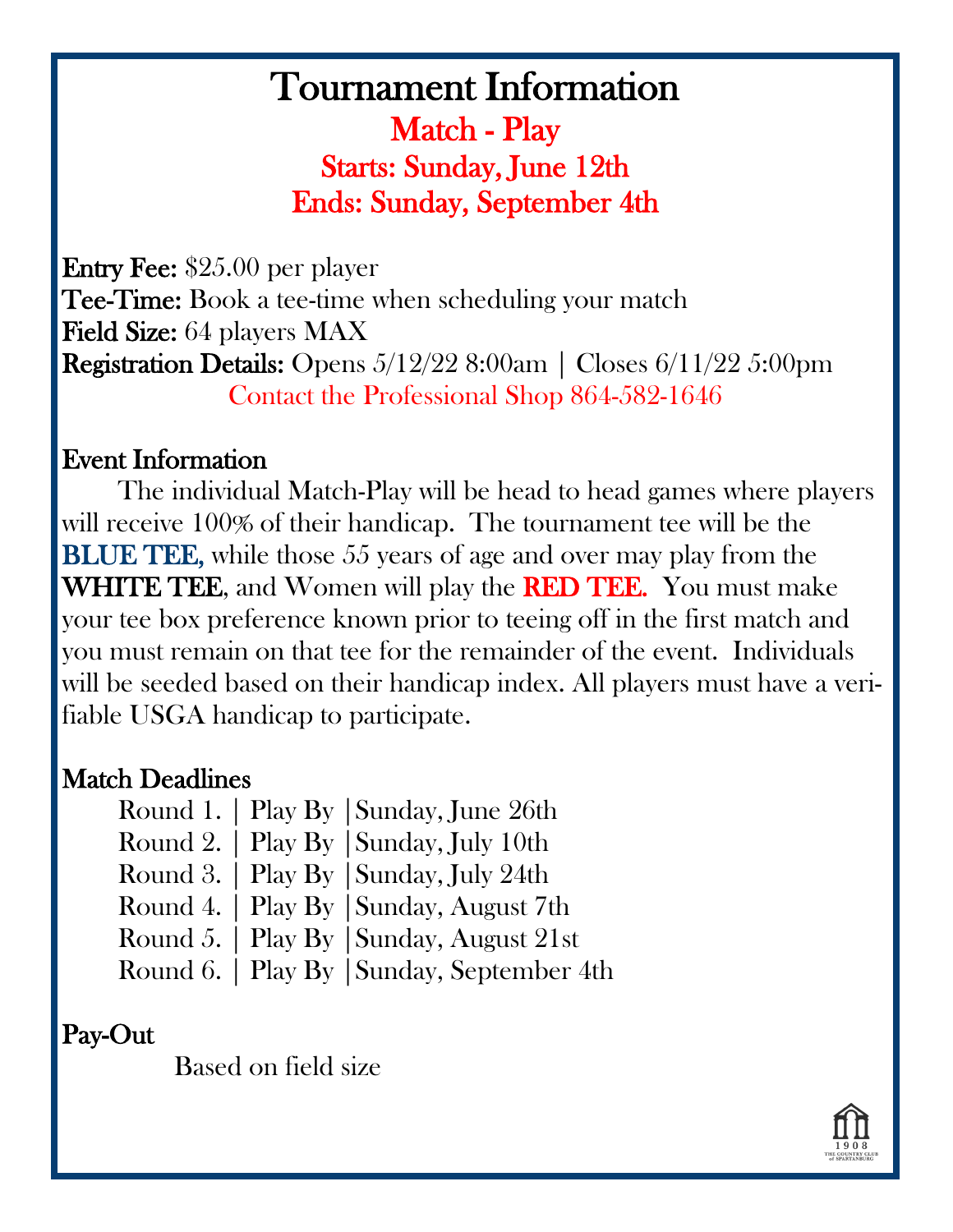## Tournament Information Jr. Match - Play Starts: Sunday, June 13th Ends: Sunday, August 14th

Entry Fee: \$25.00 per player **Tee-Time:** Book a tee-time when scheduling your match Field Size: 32 players MAX Registration Details: Opens 5/13/22 8:00am | Closes 6/12/22 5:00pm Contact the Professional Shop 864-582-1646

#### Event Information

This individual Match-Play will be head to head games where players will receive 100% of their handicap. Your tee box will be determined by skill level. Individuals will be seeded based on their handicap index. If you do not have a handicap the Professional Staff will produce one for you.

### Match Deadlines

|  | Round 1.   Play By   Sunday, July 3rd    |
|--|------------------------------------------|
|  | Round 2.   Play By   Sunday, July 17th   |
|  | Round 3.   Play By   Sunday, July 24th   |
|  | Round 4.   Play By   Sunday, July 31st   |
|  | Round 5.   Play By   Sunday, August 14th |

## Pay-Out

Based on field size

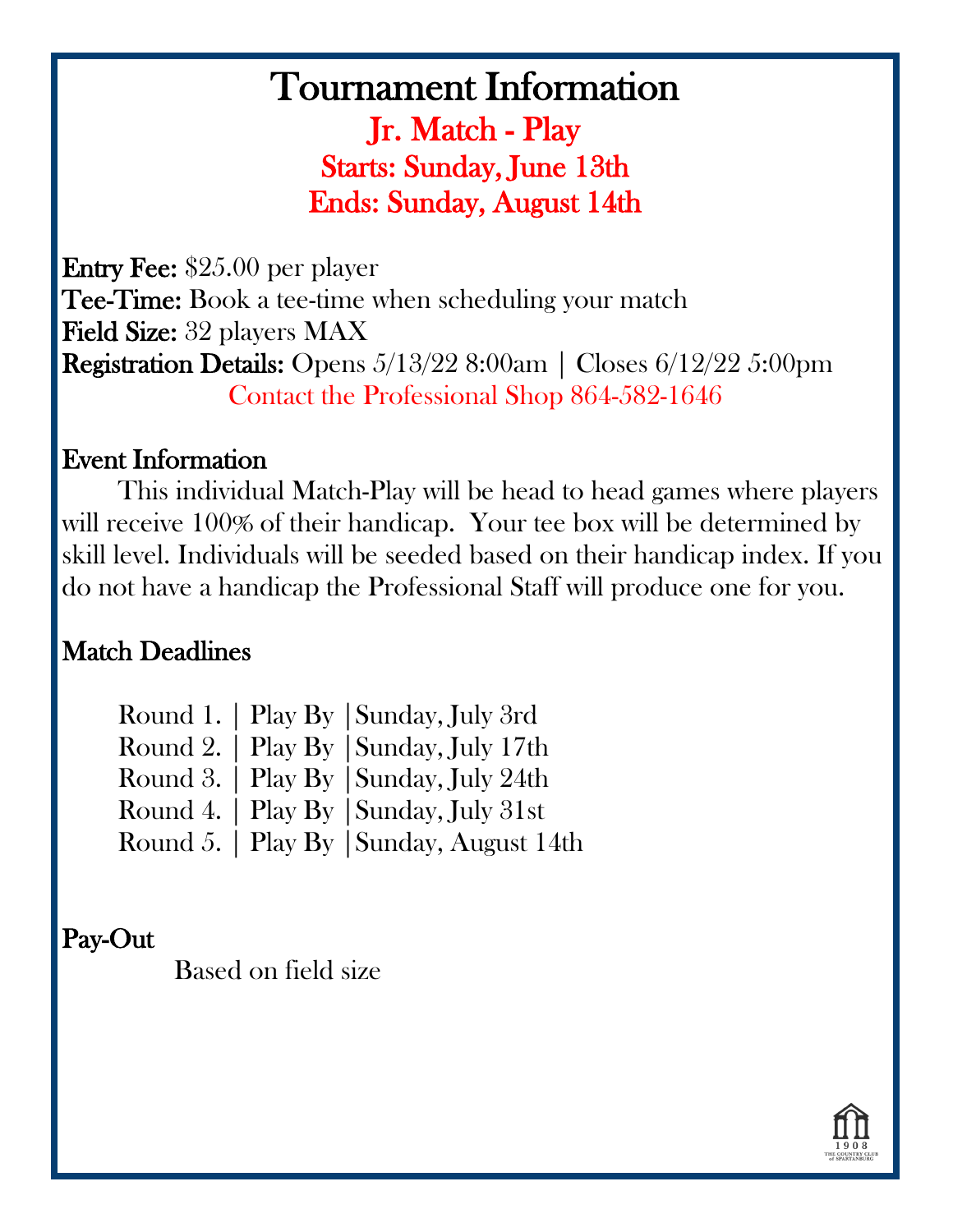## Parent-Child Championship Sunday, June 19th

Entry Fee: \$45.00 per player (Includes Cart Fee) Tee-Time: Starting at 8:00am, tee-times are first come first serve Registration Details: Opens 5/19/22 8:00am | Closes 6/18/22 5:00pm Contact the Professional Shop 864-582-1646

### Event Information

Come out and enjoy Father's Day with the kids in a fun but competitive format!

### Format

Better Ball Gross & Net (80% handicap)

## Teeing Ground

 Overall Gross Championship: BLUE TEE Sons age 13-14 WHITE TEE Sons age 11-12 RED TEE Sons age 10 and under FAIRWAY TEE Ladies - RED TEE Daughters - FAIRWAY TEE

### Special Events

 Closest to the Pin Holes #3, #6, #8, #14 Longest Drive Hole #13

#### Pay-Out

Professional Shop gift certificates will be awarded along with prizes.

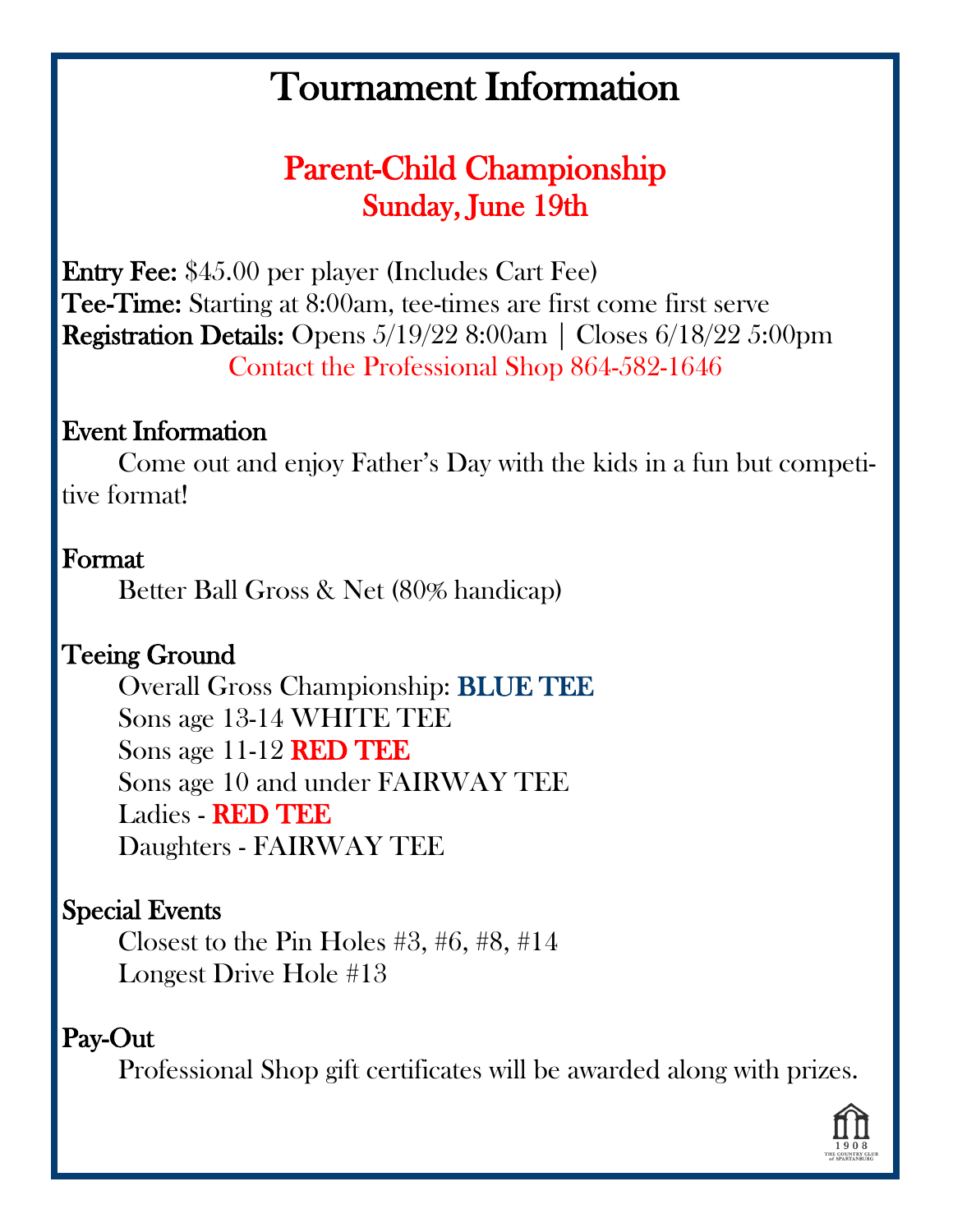## Member-Guest Day Par Three Tournament Friday, June 24th

Entry Fee: \$100.00 per player (cart fee included) Shotgun: 1:00pm Shotgun Start Field Size: 60 players MAX Registration Details: Opens 5/24/22 8:00am | Closes 6/23/22 5:00pm Contact the Professional Shop 864-582-1646

#### Event Information

Open to any golfing member 21 years of age or older. This one-day guest event is a great way to bring 1 or 3 friends, relatives, co-workers, and clients! Please plan to stay after play for a cocktail reception and awards ceremony.

#### Format

We will play a team SCRAMBLE format. There will also be optional individual gross skins game for \$20.00 per player cash, this fee is to be collected at registration prior to play.

11:30am - Registration, Lunch, and Practice Facilities Open 12:45pm - Return to cart stagging for tournament announcements 1:00pm - Shotgun Start 5:00pm - Cocktail Reception 5:30pm - Awards

#### Teeing Ground

Par Three Tee's

#### Gift Certificate Payout

Based on field size

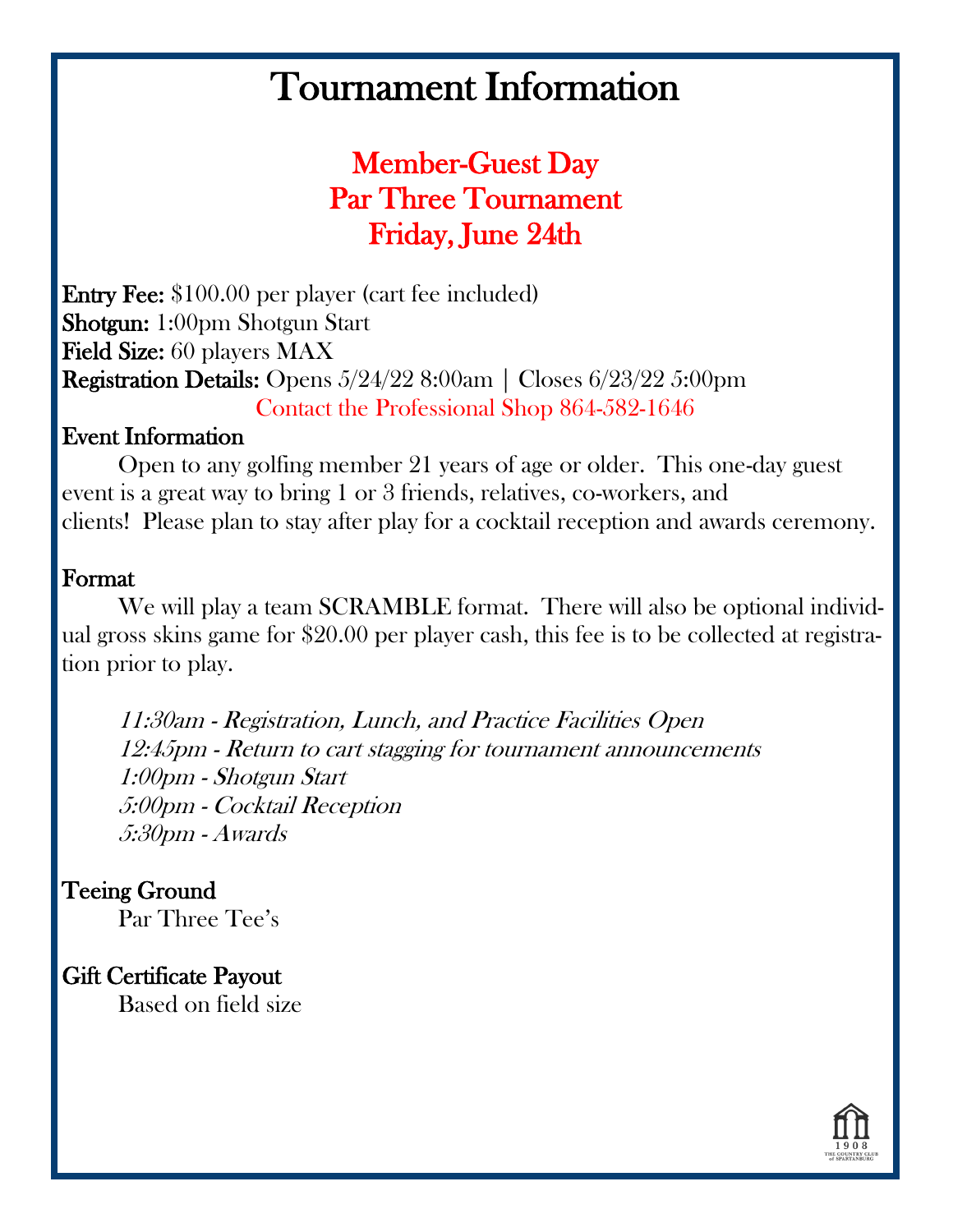## Wing - Ding Monday, July 4th

Entry Fee: \$50.00 per player, Guests are permitted at a reduced rate of \$55.00 which includes the cart fee.

Tee-Times: 8:00am, first come first serve

Registration Details: Opens 6/4/22 8:00am | Closes 7/3/22 5:00pm

Contact the Professional Shop 864-582-1646

### Format

 Team SCRAMBLE where a minimum of 2 drives per player is required. All players will tee off, the team then decides which is the best ball and all players play from that point. Continue this routine until the golf ball is holed. BOGEY MAX is urged to help maintain pace of play. Handicap allocation will be as followed, A-Player 20%, B-Player 15%, C-Player 10%, and D-Player 5%. All players must have a verifiable USGA handicap.

## Preferred Lies "Through the Green"

 Lift, clean, and place within 1 club length, no closer to the hole. If you must play from a hazard the players ball you selected must play first, then the team can place their ball as nearer to that location.

## Teeing Ground

The tournament tee will be the **BLUE TEE**, if you are 55 years of age an older you may play the WHITE TEE. Ladies will play the RED TEE, and Juniors will assigned the appropriate tee based on their skill level.

## Special Events

Closest to the Pins will be on holes #3, #6, #8, #14

Longest Drive will be on hole #13

## Pay-Out

30% of the field will be paid out with prizes awarded to both

Gross & Net Scores.

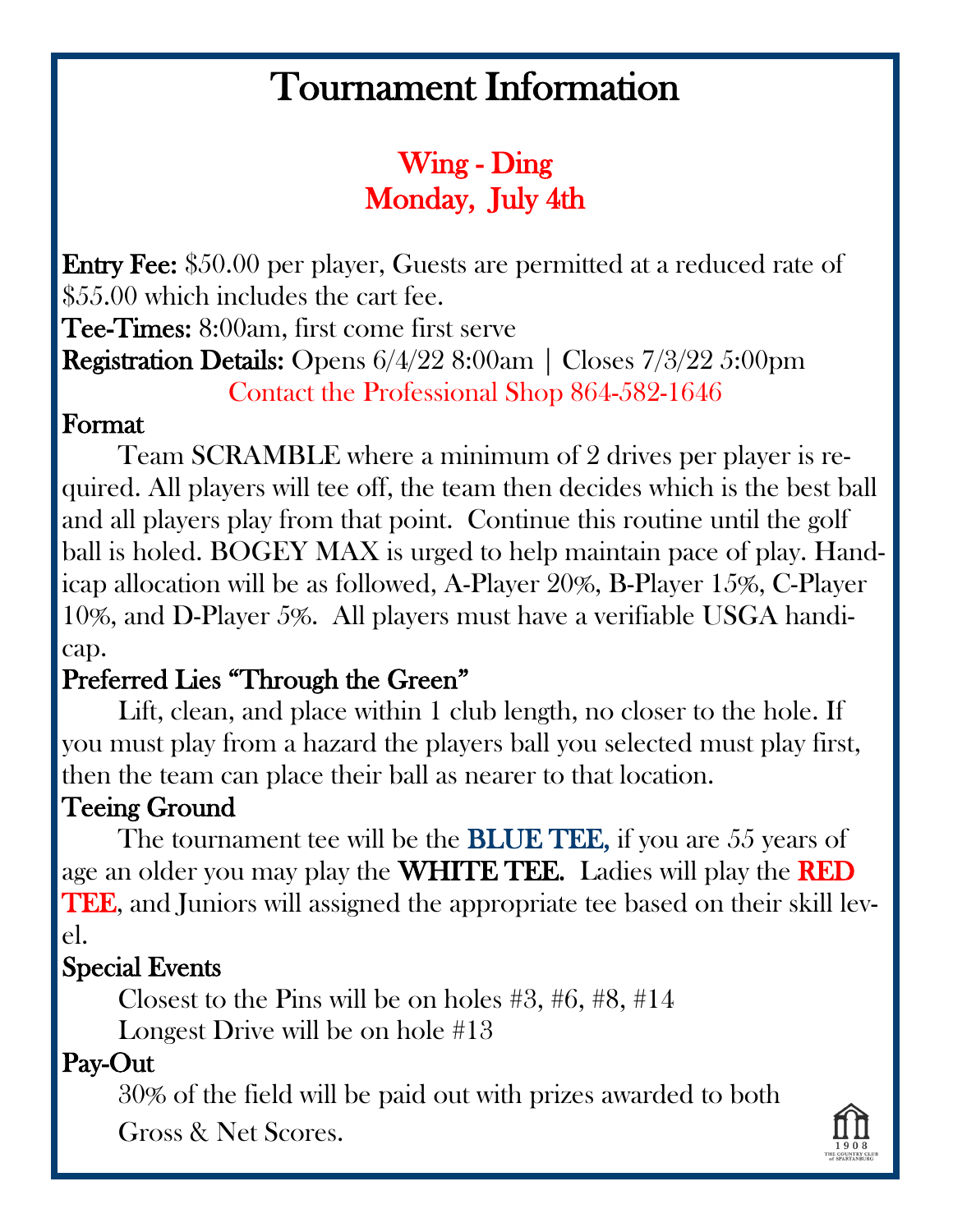Couples Mixer - Chip & Sip Thursday, July 7th

Entry Fee: \$25.00 per team Start: 8:00pm Pool Side Field Size: 18 Couples MAX Registration Details: Opens 6/7/22 8:00am | Closes 7/6/22 5:00pm Contact the Professional Shop 864-582-1646

### Event Information

 Join us for the 3rd Annual Chip & Sip by the pool! This event offers a great social, but limited gathering, with floating island greens. Teams can acquire points by hitting the green, the flag, and making a hole-in-one! The team that gets the most points win a prize!

### Format

 Each team will be called up to chip, during that time each partner will receive 5 golf balls each! We will repeat this rotation four times!

| <b>Short Green</b>      | $\vert$ 1 point        |
|-------------------------|------------------------|
| Medium Green   3 points |                        |
| Long Green              | $\frac{1}{2}$ 5 points |
| Hole-In-One             | $10$ points            |

### Food & Beverage

 The food and beverage team will be poolside to accommodate all of your needs!

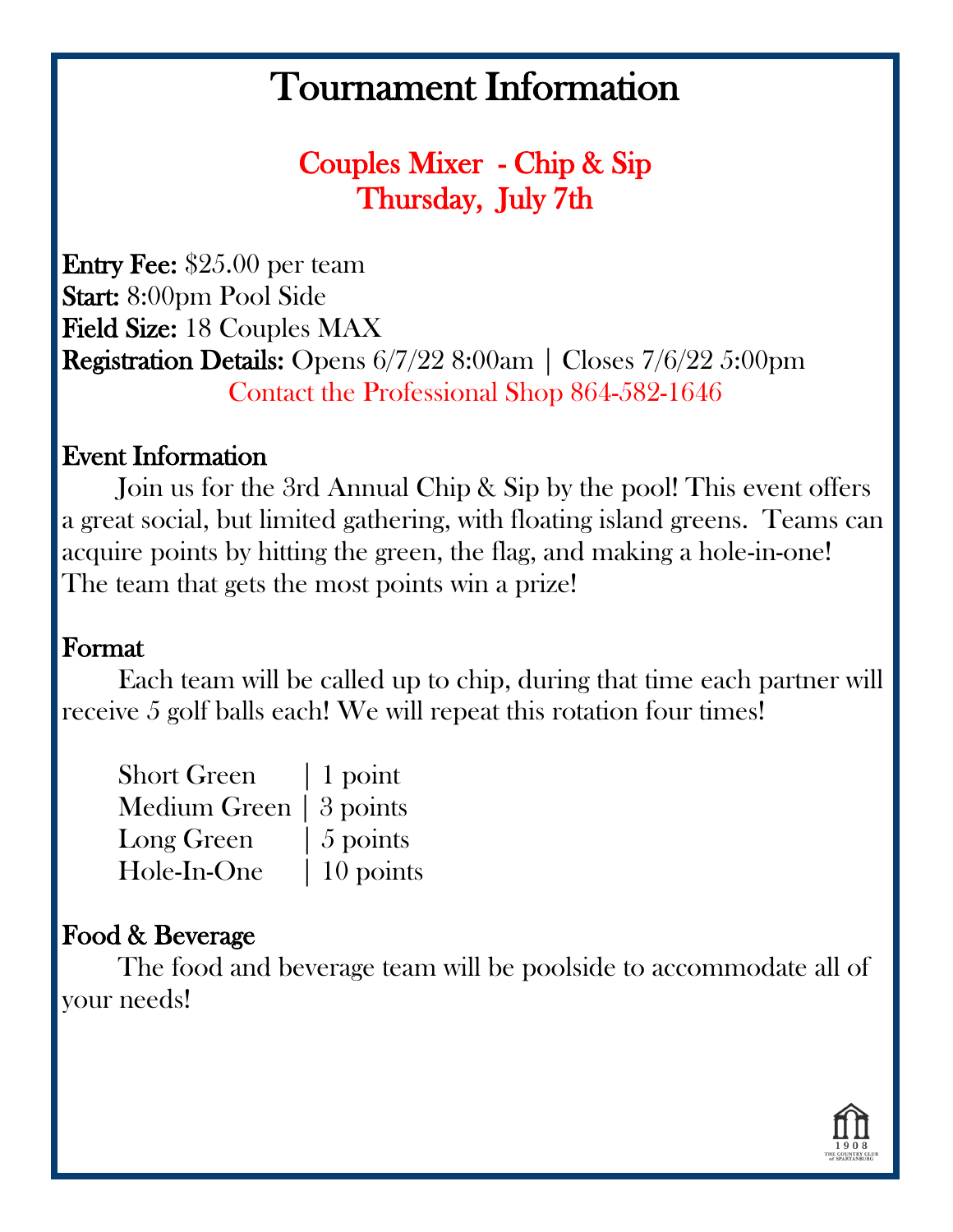Junior Club Championship - TBA Saturday, August 20th & Sunday, August 21st Registration Opens | 7/20/22 8:00am Registration Closes | 8/20/22 5:00pm

| <b>Format:</b> 36 Hole Medal Play (Individual Stroke Play) |                      |  |
|------------------------------------------------------------|----------------------|--|
| <b>Teeing Grounds:</b> Ages 6 & Under (6 Holes)            | - Fairway Tee ORANGE |  |
| Ages $7-9$ (9 Holes)                                       | - Fairway Tee GREEN  |  |
| Ages $10-12$ (9 Holes)                                     | - RED TEE            |  |
| Ages 13-18 (18 Holes)                                      | - BLUE TEE           |  |
| Ladies 13-18 (18 Holes)                                    | - RED TEE            |  |

#### Pace of Play: 4 Hours MAX

First offense of slow play the group will be issued a WARNING.

Second offense of slow play each player will be timed, and the slowest player will receive a 2 Stroke Penalty.

Golf Cart Policy: Parents are permitted to operate a golf cart for spectating and club transportation ONLY. Competitors must walk the golf course during play but may ride to be shuttled between greens and tees.

Scoring: All competitors are responsible for turning in their correct signed scorecard to the scoring area immediately after play.

"Whiffs" are counted as a stroke. If a golf swing is made in attempt to strike the ball regardless if the ball moves or not it is recorded as a stroke.

Age Division 13-18 Qualifying: After 36 holes of Medal Play the top 4 scores will qualify for both the 2021 Men's & Women's Club Championship. Also, the winner from this division will qualify for the 2021 Bobby Chapman Junior Invitational.

Golf Course Etiquette: All competitors will be expected to conduct themselves in a professional manner. Abuse of golf equipment such as slamming, throwing, or breaking will not be tolerated. Abuse of the golf course will also not be tolerated, the first offense of any of the above will result a warning. Repeated offenses will result in disqualification.

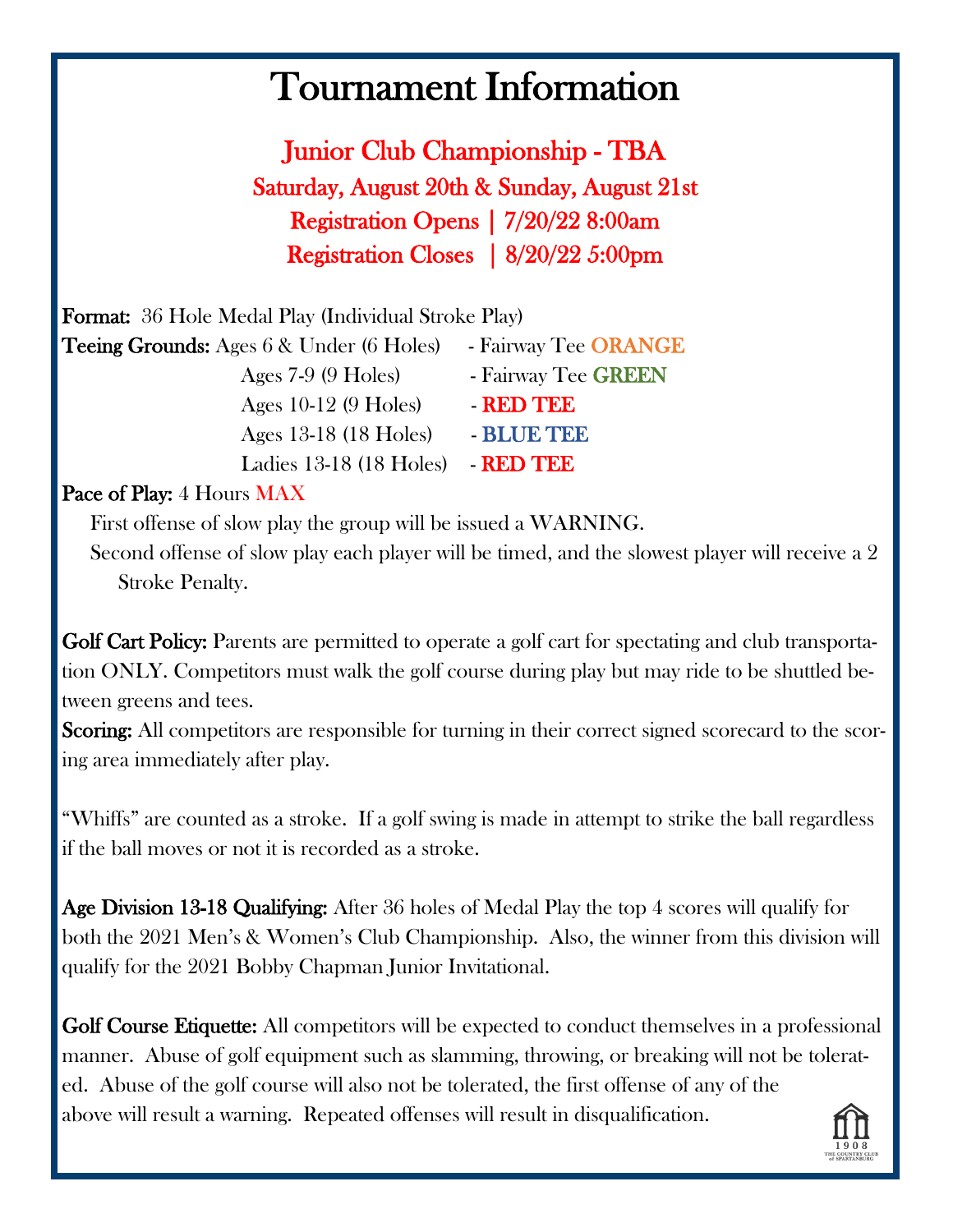Couples Mixer - Par Three Event Thursday, September 1st

Entry Fee: \$20.00 per team (\$10.00ea cash)

Shotgun: 5:30pm

Field Size: 18 Couples

Registration Details: Opens 08/01/22 8:00am | Closes 08/30/22 5:00pm

Contact the Professional Shop 864-582-1646

## Event Information

Couples please sign-up to play in this fun 9 hole scramble event. Come out and enjoy the front nine as we transform the course into a challenging par three course. After play please plan to stay for an evening under the stars and fire side while you enjoy a seasonally prepared meal by our Food & Beverage team. Please book your reservation at either 864-583-3661 or receptionist@sbrg.org. As a reminder, please remember to socially distance, wear masks, and wash our hands!

### Format

Scramble format involves a 4-person team, each player hits a tee-shot, the group decides the best result and all players proceed to play shot number two from that point. Continue this routine until the ball is holed.

Men 21-49 (Blue Tee) Seniors 55+ (White Tee) Women (Red Tee)

Closest to the Pin Men  $#6$  | Closest to the Pin Women  $#3$ 

## Payout

TBA - Based on Field Size

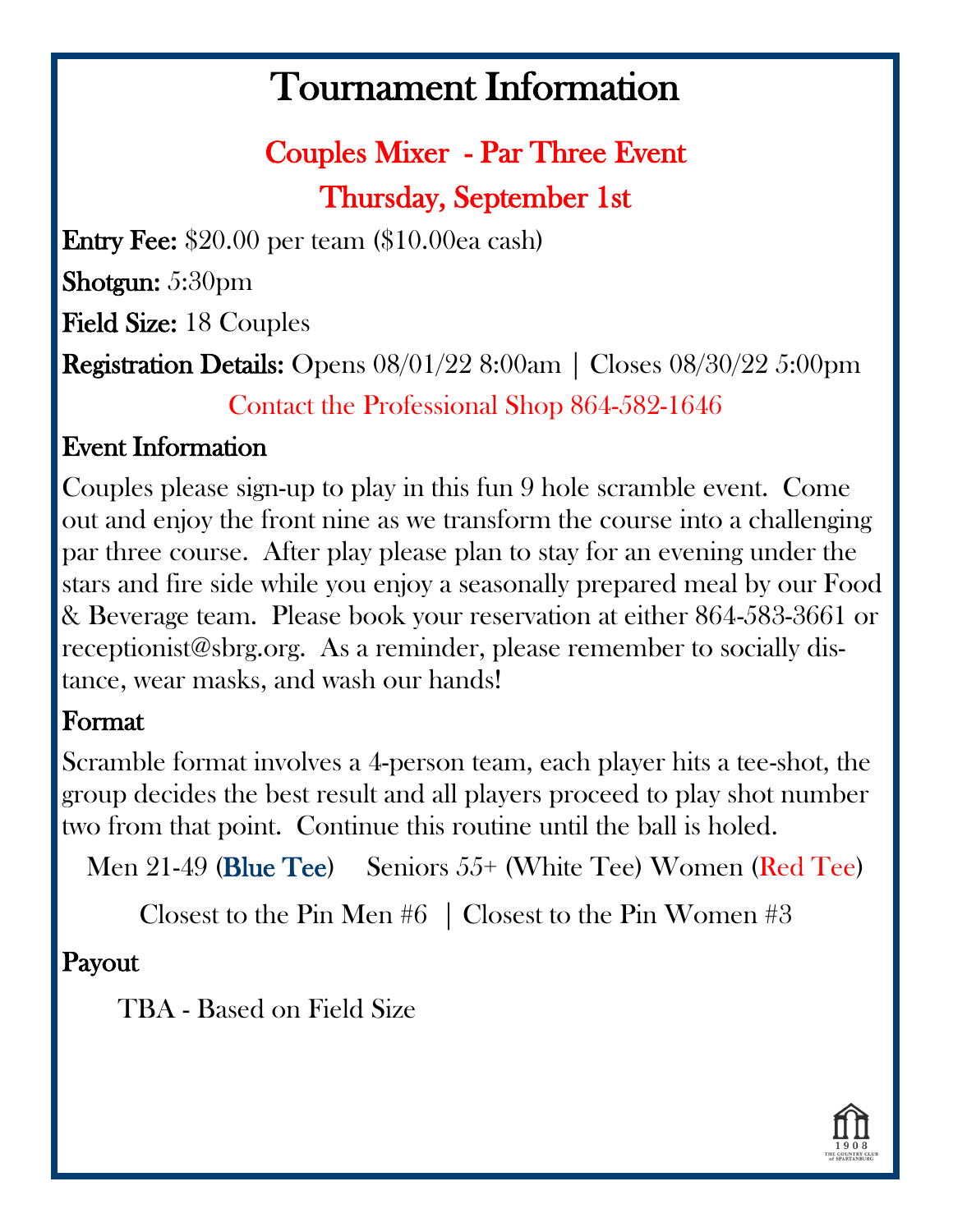## Member-Guest Day Friday, September 2nd

Entry Fee: \$125.00 per player (cart fee included) Shotgun: 1:00pm Shotgun Start Field Size: 72 players MAX Registration Details: Opens 8/2/22 8:00am | Closes 9/1/22 5:00pm Contact the Professional Shop 864-582-1646

#### Event Information

Open to any golfing member 21 years of age or older. This one-day guest event is a great way to bring 1 or 3 friends, relatives, co-workers, and clients! Please plan to stay after play for a cocktail reception and awards ceremony. Format:

We will play a two best balls net of the foursome game at 85% handicap allowance. There will also be optional individual gross and net skins for \$20.00 per player cash, this fee is to be collected at registration prior to play. All players must have a USGA verifiable handicap.

11:30am - Registration, Lunch, and Practice Facilities Open 12:45pm - Return to cart stagging for tournament announcements 1:00pm - Shotgun Start 5:15pm - Cocktail Reception 5:30pm - Awards

#### Teeing Ground

 Men: Tournament Tee Senior 55+: White Tee Women: Red Tee

Gift Certificate Payout: Based on field size

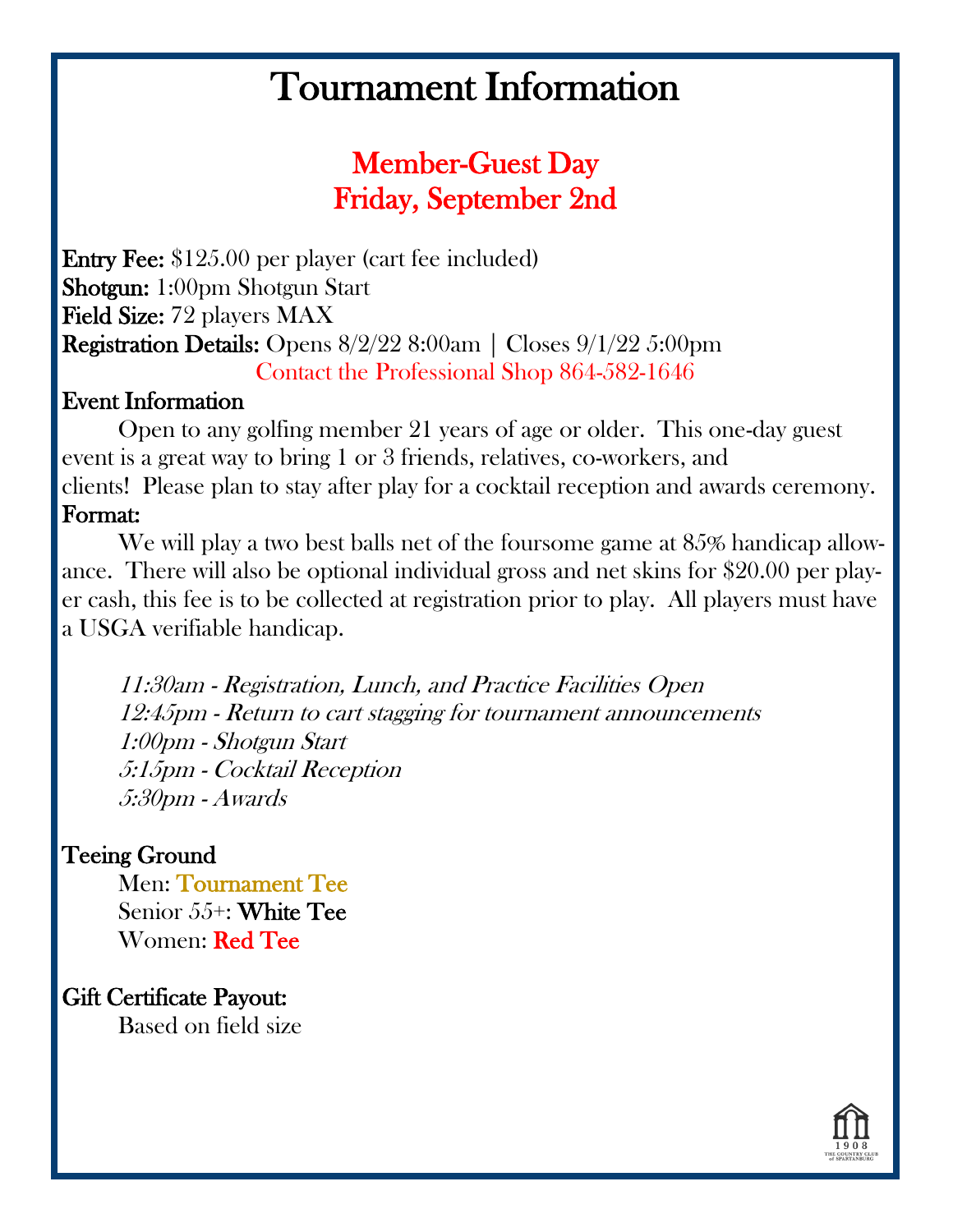## Joe Davis Cup Saturday, September 24th & Sunday, September 25th

#### *Entry Fee: \$25.00 cash Cart Fees NOT included*

*Registration Opens: 8/24/22 8:00am | Closes 9/23/22 5:00pm*

#### *Team Captains: TBA*

**Format:** In this 36-hole team competition points are won through winning your match. You will play four nine-hole matches with the same partner on both Saturday & Sunday. Tee-Times will run from 8:30am – 9:40am. The Team Captains will create the tee-times based on handicap.

**Teams:** Partners are to play the same teeing ground. If you are a Blue Tee player pick another Blue Tee Player, same rules apply for White Tee and Red tee players.

**Special Contests:** Closest to The Hole with be on all Par 3's. \$10.00 of every entry fee will be allocated towards these special contests.

**Food & Beverage:** The Club will prepare pre-made Breakfast sandwiches a la carte, these sandwiches will be located at the grille both days.

**Team Uniform:** During your entry please provide the Professional Staff with your polo size. This polo is to be picked up upon completion of round 1, and to be worn during round 2.

**Payout:** The winning team will receive \$50.00 per player in cash.

### **Format Definitions**

#### **Round 1: Fourball 90% Handicap**

*In a match play competition, a four-ball consists of two teams of two players competing directly against each other. All four golfers play their own balls throughout the round (rather than alternating shots); each hole is won by the team whose member has the lowest score.* **Round 2: True Alternate Shot 50% combined team handicap**

*In foursomes, the players alternate hitting shots while playing the same ball—this is why the format is colloquially known as alternate shot. Player A will hit the tee shot of the first hole, then Player B will hit the next shot, then back to Player A, and so on and so forth until the ball is holed* **Round 3: Scramble 35% of the low player and 15% of the high**

*Scramble format involves 2-person teams where each player on the team hits a tee shot, and then the players decide which shot they like better. The two players then play from that spot. The person who's shot was not taken picks up their ball and moves it to within one club length of the selected spot.*

#### **Round 4: Pinehurst 60% of the low player and 40% of the high**

*In the Pinehurst System, both players tee off, then they switch balls. Player A plays Player B's drive, and vice-versa. Each player hits the second shot. They then select the best of the second shots, and from that point until the ball is holed they play only one ball in an alternate shot format.*

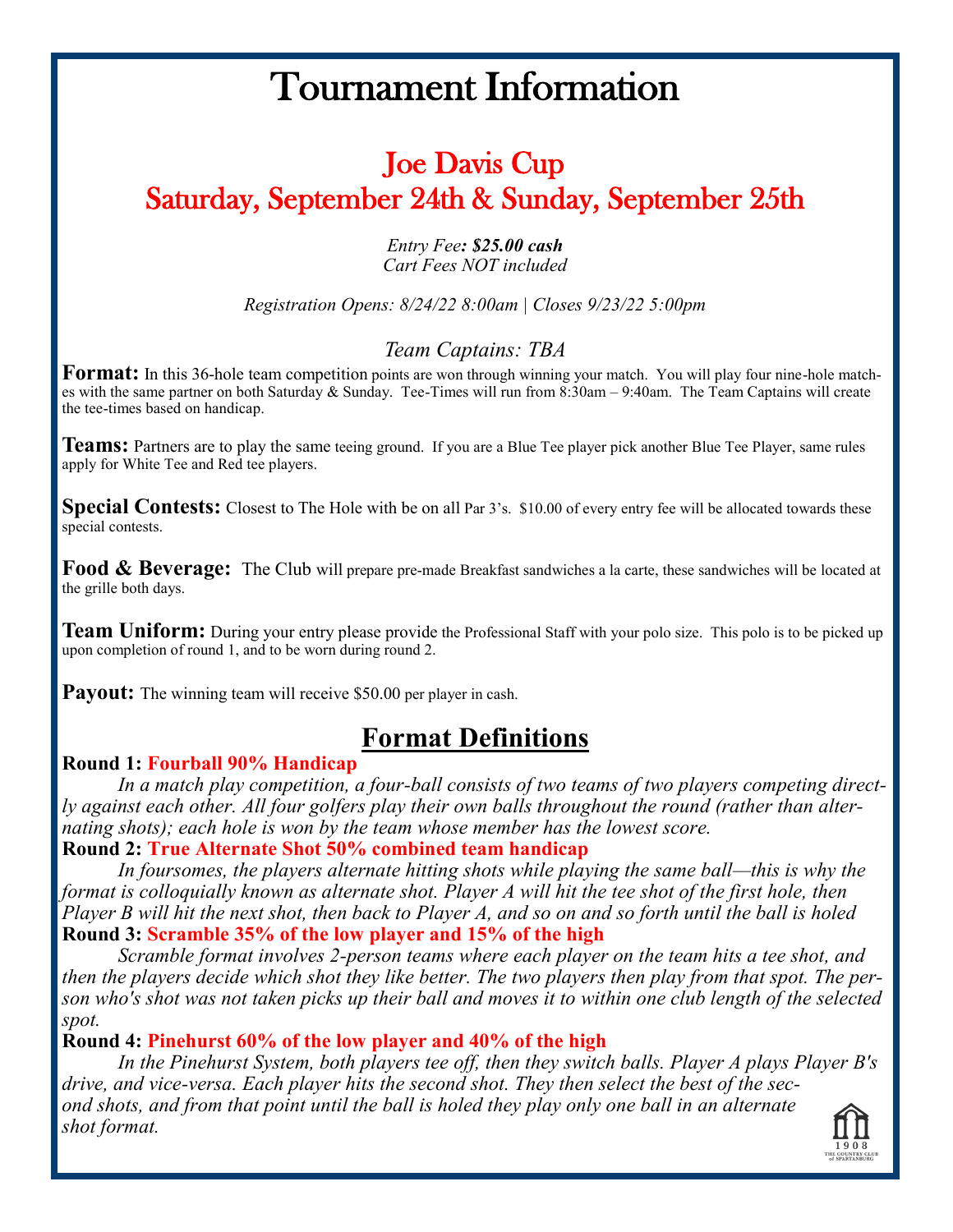## Tournament Information 2022 Club Championship Weekend - TBA October 8th & 9th

#### Entry Fee: \$65.00 per player (Cart Fee NOT Included)

Tee-Times begin at 9:00am – All players will tee off hole #1 Registration Opens: 9/8/22 8:00am Closes: 10/7/22 5:00pm

#### Club Champion Division

This GROSS division will play 36 holes from the GOLD TEE. The 2022 Overall Club Champion must play in this division.

#### Championship Division

This GROSS & NET division will play 36 holes from the **BLUE TEE.** 

#### Women's Division

This GROSS & NET division will play 36 holes from the RED TEE. The 2022 Overall Women's Club Champion will be the low 36 hole gross score in this division.

#### Senior Division (55-64 years of age)

This GROSS & NET division will play 36 holes from a combo tee of both WHITE TEE & BLUE TEE markers. This course will play at a yardage between 5950-6050 yards. Scorecards will be marked when utilizing the blue tee.

The 2022 Senior Club Champion will be the low 36 hole gross score in this division.

#### Super Senior *Division* (65+ years of age)

This GROSS & NET division will play 36 holes from the **WHITE TEE** This division will be able to play "Lift, Clean, & Place" in their own fairway, and all putt's within the leather are good.

#### Pace of Play: 4 Hours MAX

First offense of slow play the group will be issued a WARNING. Second offense each player will be timed, and the slowest player will receive a 2 Stroke Penalty.

Special Events: Entry fee includes special course contests for all divisions. Trophies will be awarded to gross winners in each division and gift certificates will be awarded to net winners.

Scoring: All competitors are responsible for turning in their correct signed scorecard to the scoring area immediately after play.

Playoff: In the result of a tie for any gross champion within your respective division there will be a sudden death playoff on hole #1. If there is still a tie the players will proceed to play the course in the stipulated order until there is a winner.

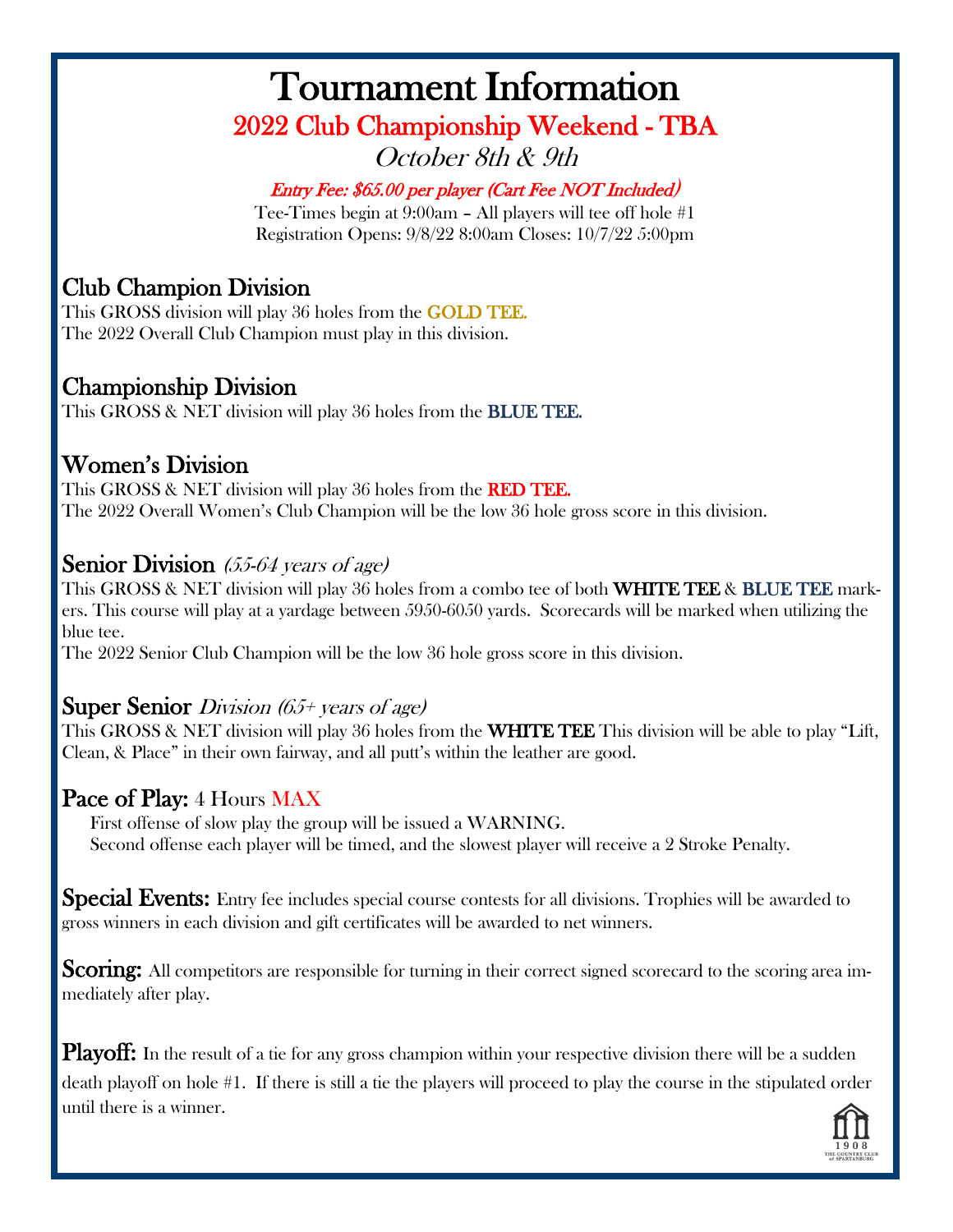## Tournament Information Member-Guest Day Friday, October 14th

Entry Fee: \$125.00 per player (cart fee included) Shotgun: 1:00pm Shotgun Start Field Size: 60 players MAX Registration Details: Opens 9/14/22 8:00am | Closes 10/13/22 5:00pm Contact the Professional Shop 864-582-1646

#### Event Information

Open to any golfing member 21 years of age or older. This one-day guest event is a great way to bring 1 or 3 friends, relatives, co-workers, and clients! Please plan to stay after play for a cocktail reception and awards ceremony.

#### Format

We will play a two best balls net of the foursome game at 85% handicap allowance. There will also be optional individual gross and net skins for \$20.00 per player cash, this fee is to be collected at registration prior to play. All players must have a USGA verifiable handicap.

11:30am - Registration, Lunch, and Practice Facilities Open 12:45pm - Return to cart stagging for tournament announcements 1:00pm - Shotgun Start 5:15pm - Cocktail Reception 5:30pm - Awards

#### Teeing Ground

 Men: Blue Tee Senior 55+: White Tee Women: Red Tee

Gift Certificate Payout:

Based on field size

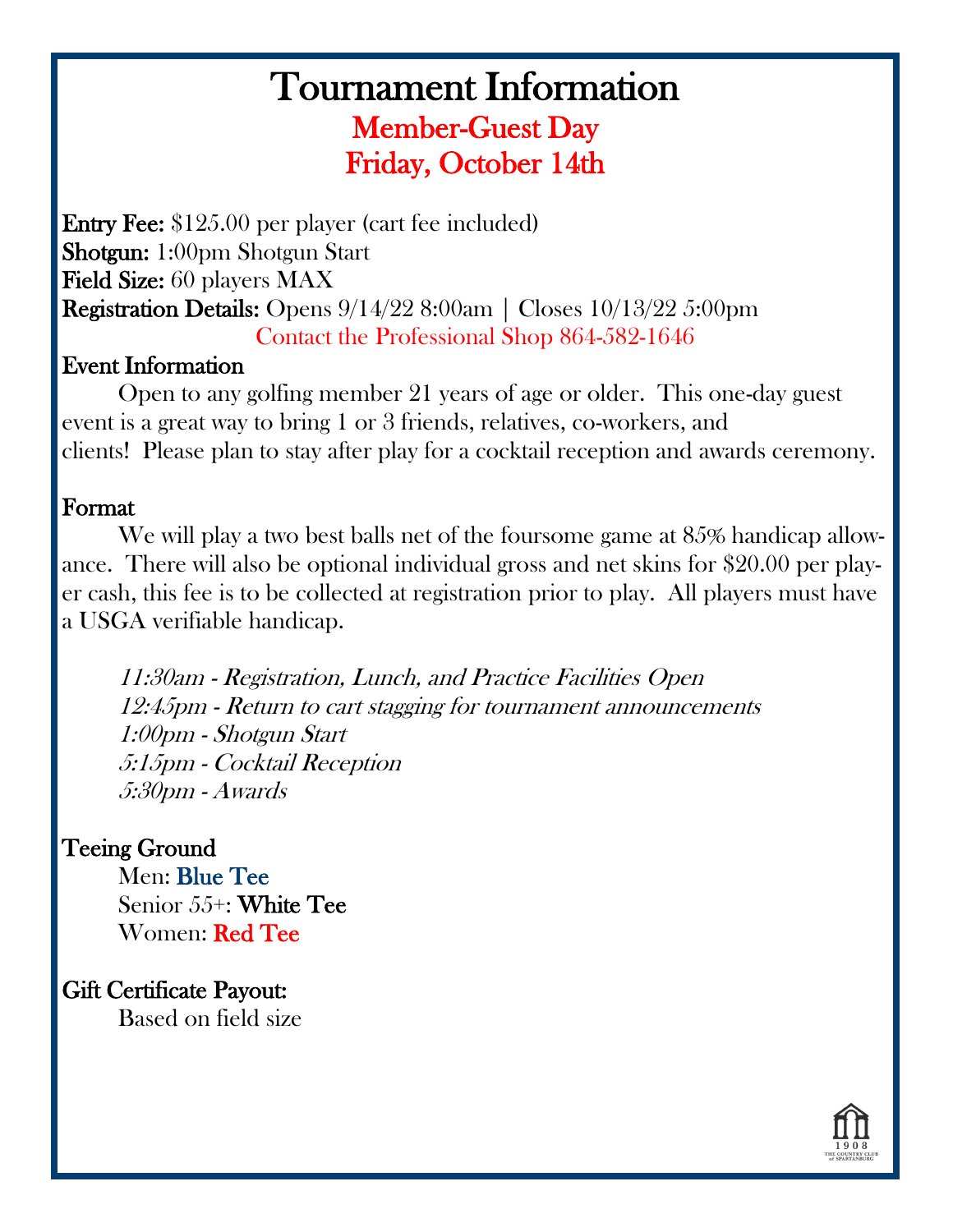## Tournament Information Ladies Member-Guest Thursday, October 27th

Entry Fee: \$55.00 per player (cart fee included) Shotgun: 9:30am Shotgun Start Field Size: 60 players MAX Registration Details: Opens 9/27/22 8:00am | Closes 10/26/22 5:00pm Contact the Professional Shop 864-582-1646

#### Event Information

Open to any female golfing member 21 years of age or older. This one-day guest event is a great way to bring 1 or 3 friends, relatives, co-workers, and clients! Please plan to stay after play for lunch and awards ceremony.

#### Format

Teams will have the opportunity to play either 9 or 18 holes. 18 holer's will be playing best two balls net of the foursome while the 9 holer's will be playing a scramble format. There will be prizes awarded to both gross and net divisions.

8:30am - Registration, Breakfast, and Practice Facilities Open 9:15am - Return to cart staging for tournament announcements 9:30am - Shotgun Start 1:45pm - Putting Challenge 2:00pm - Lunch

Teeing Ground Women: Red Tee

Gift Certificate Payout: Based on field size

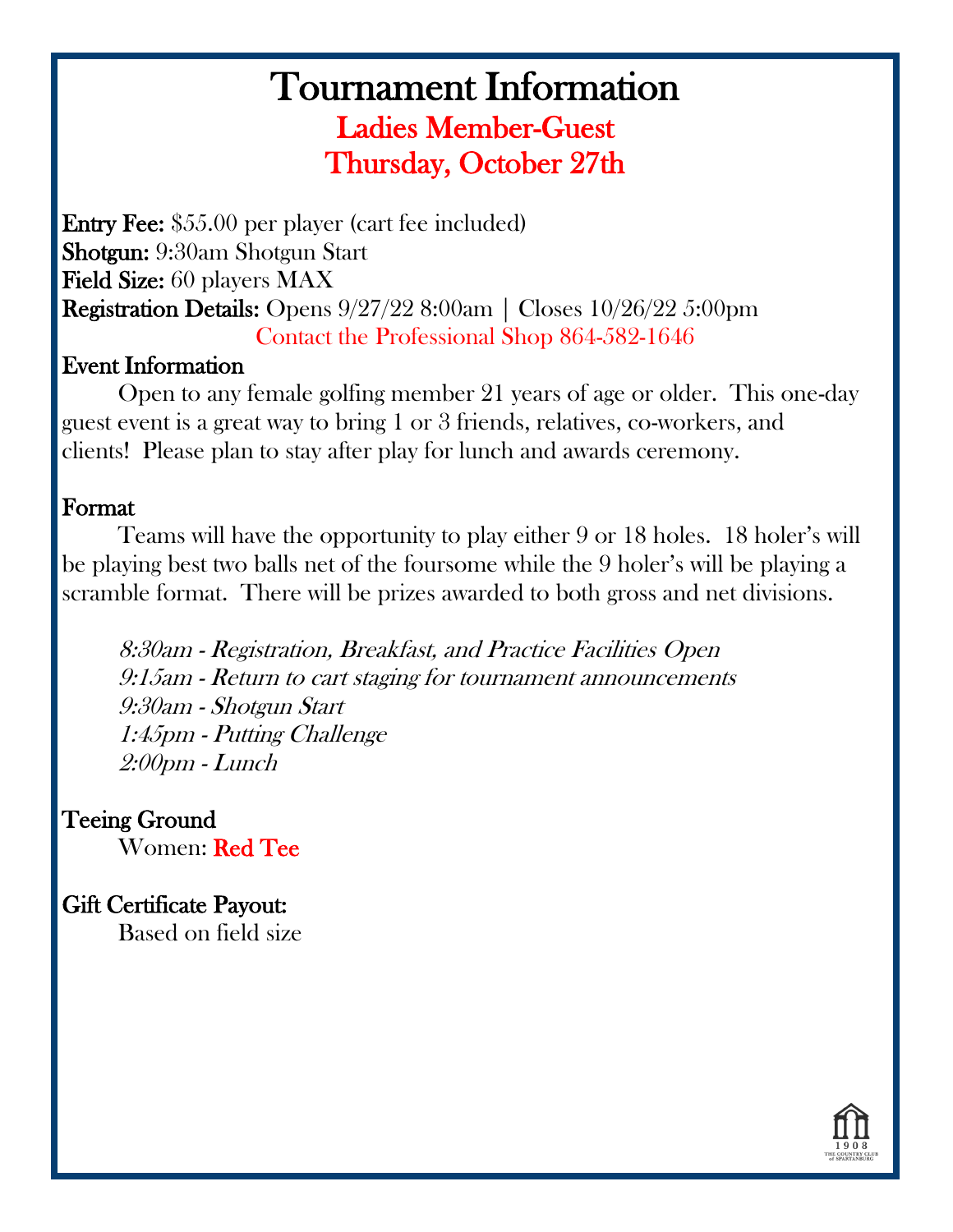## Couples Mixer - GLOW VIBE GOLF Friday, November 11th

Entry Fee: \$55.00 per team Shotgun: 5:30pm Field Size: 54 players MAX, 27 couples/teams. Registration Details: Opens 10/1/22 8:00am | Closes 11/10/22 5:00pm Contact the Professional Shop 864-582-1646

### Event Information

 Join us for GLOW VIBE GOLF! Come see how we transform the golf course into a fun night experience! For more information visit

[https://www.glowvibegolf.com/](Glow%20Vibe%20Golf) 

### Format

 The golf course will be set-up as a 9-hole par three course. The team will record 1 best ball of the group GROSS.

### Food & Beverage

 The food and beverage team will be making rounds providing cool & hot beverages. Please plan to stay after golf and join us fire side for appetizers and results.

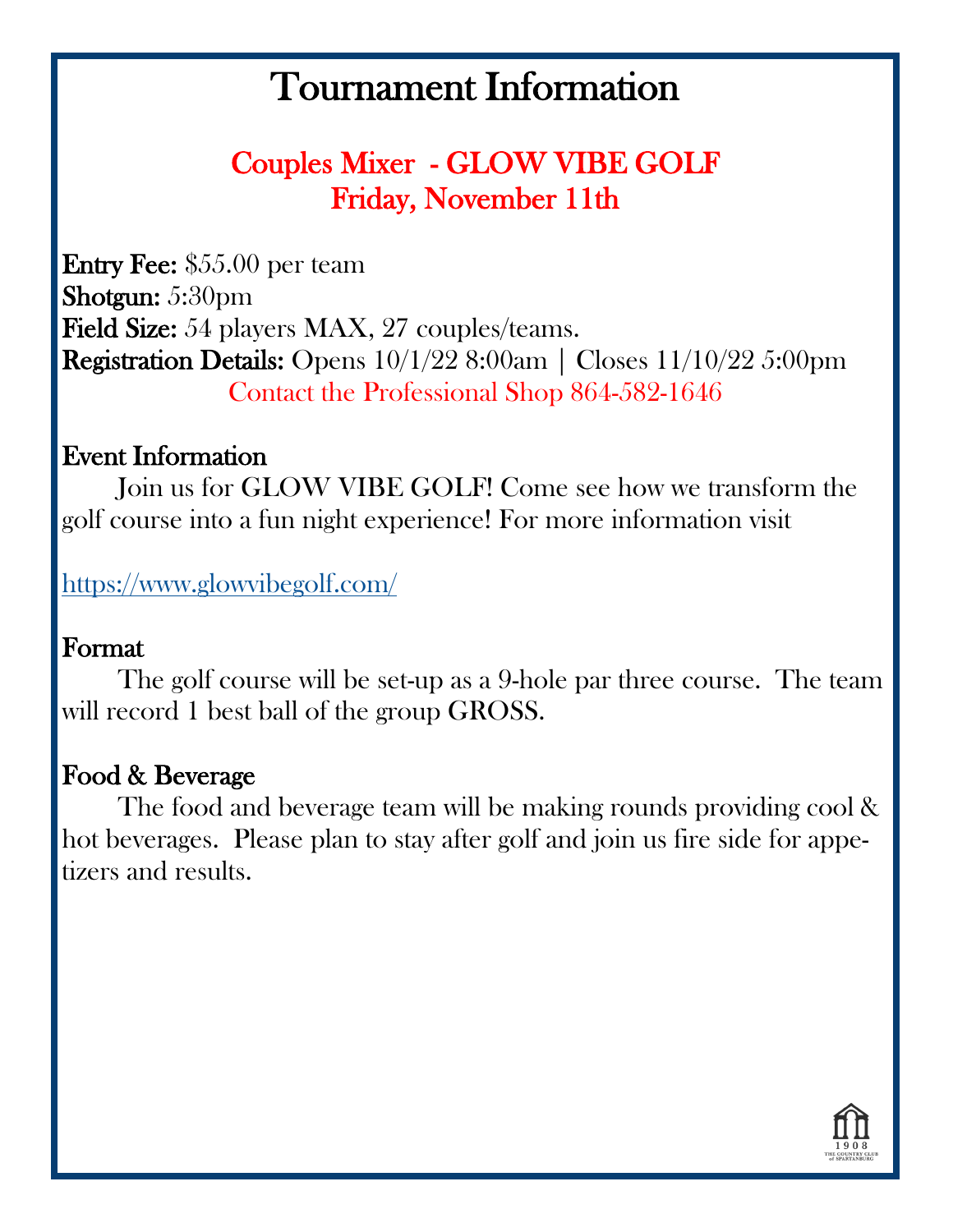## Tournament Information Winter Four-Ball

Entry Fee: \$25.00 per player Registration Opens: 10/13/22 8:00am Closes: 11/12/22 5:00pm

## OPEN TO THE FIRST 32 TEAMS

Format: Four-Ball Match-Play. The recorded team score will be the lowest net best ball made per hole. 90% of each player's handicap will be allocated per match and each match will be stroked off the low player in the group. All teams will be seeded based on their combined team index.

Eligible Players: All players MUST have an established USGA Handicap and be a minimum of 14 years old to participate.

**Teeing Ground:** The "Tournament Tee" will be based on the **Blue Tee.** Players 55+ may play from the White Tee, and ladies may play from the Red Tee. Handicap reductions will be assessed with the reduction in strokes being the difference in golf course rating form the blue tee.

#### Match Deadlines

 Round 1. Play by 12/4/22 Round 2. Play by 12/18/22 Round 3. Play by 1/2/22 Round 4. Play by 1/16/23 Round 5. Play by 1/30/23

Coin Flip: If a match is unable to be played by the deadline a coin flip will determine who advances into the next round.

**Prizes:** Golf Shop credit will be distributed to teams who advance into the following rounds of the Overall Match-Play bracket.

> Final 4 Semi-Finals

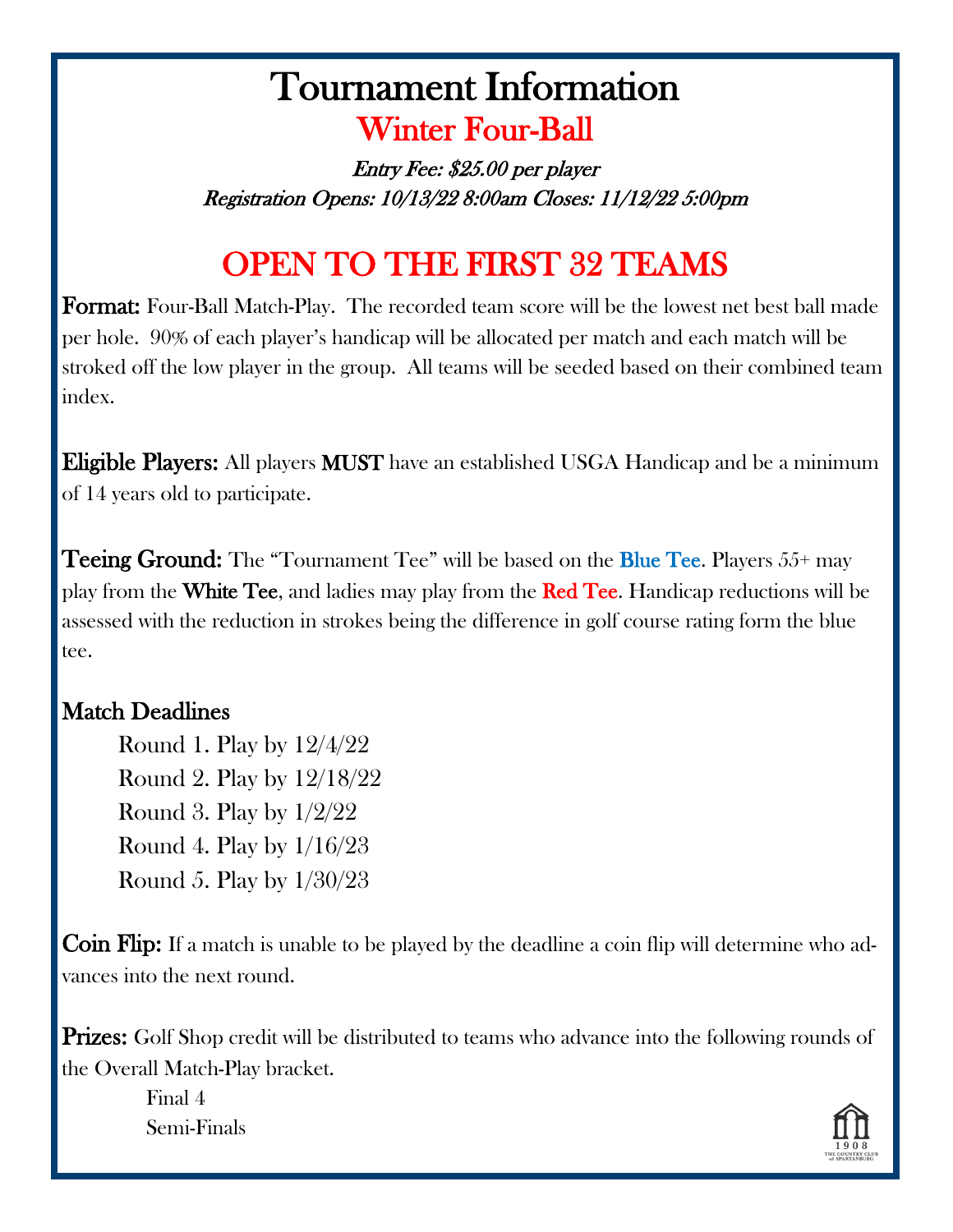

## Friday, November 18th Entry Fee: \$25.00 cash per player

### Registration Opens: 10/18/22 8:00am | Closes 11/17/22 5:00pm

#### SHOTGUN START: 12:00PM

Format: Fourball (NET Better Ball of Partners) Match-Play. Partners must play the same tee and we need the teams to be equal. The field will be set by the first 36 teams to sign-up.

Scoring: Matches will be worth 3 total points. Front 9 worth 1 point, Back 9 worth 1 point, and overall match winner receiving 1 point.

#### Pace of Play: 4 Hours MAX

First offense of slow play the group will be issued a WARNING. Second offense of slow play the slow team will be assessed a 2-stroke penalty.

**Prizes:** \$50.00 per player cash goes to the winning team.

**Food & Beverage:** A La Carte and Prepared sandwiches in the grille, the beverage cart will also be on the course!

**Tournament Cancellation Policy:** If a player cancels within 48 hours of the event the player will not be refunded for their entry fee. However, the entry fee will be applied to the members account in the form of Golf Shop Credit.

*Find your partner and give us a call in the Professional Shop*

*864-582-1646*